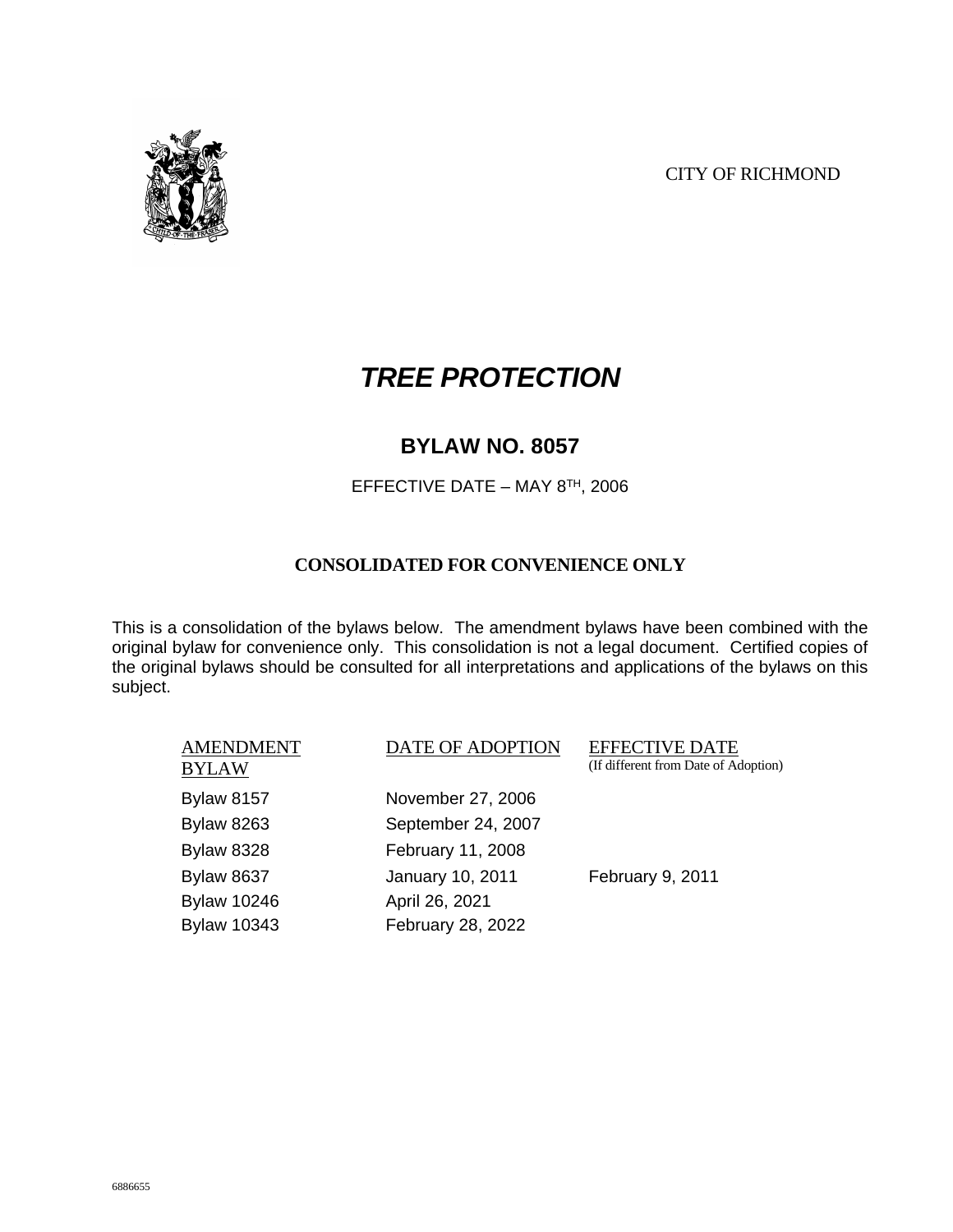### **TREE PROTECTION**

### **BYLAW NO. 8057**

### **TABLE OF CONTENTS**

|     | <b>PART THREE - RESTRICTIONS AND EXEMPTIONS</b>                          |  |
|-----|--------------------------------------------------------------------------|--|
| 3.1 |                                                                          |  |
| 3.2 |                                                                          |  |
|     | <b>PART FOUR - PERMIT APPLICATION PROCESS</b>                            |  |
| 4.1 |                                                                          |  |
| 4.2 |                                                                          |  |
| 4.3 |                                                                          |  |
| 4.4 |                                                                          |  |
| 4.5 |                                                                          |  |
| 4.6 |                                                                          |  |
| 4.7 |                                                                          |  |
| 4.8 |                                                                          |  |
|     | <b>PART FIVE - REGULATIONS</b>                                           |  |
| 5.1 |                                                                          |  |
| 5.2 | Protection of Retained Trees During Construction and Site Preparation 14 |  |
| 5.3 |                                                                          |  |
|     | <b>PART SIX - ADMINISTRATION</b>                                         |  |
| 6.1 |                                                                          |  |
| 6.2 |                                                                          |  |
| 6.3 |                                                                          |  |
| 6.4 |                                                                          |  |
| 6.5 |                                                                          |  |
|     |                                                                          |  |
|     |                                                                          |  |
|     |                                                                          |  |
|     |                                                                          |  |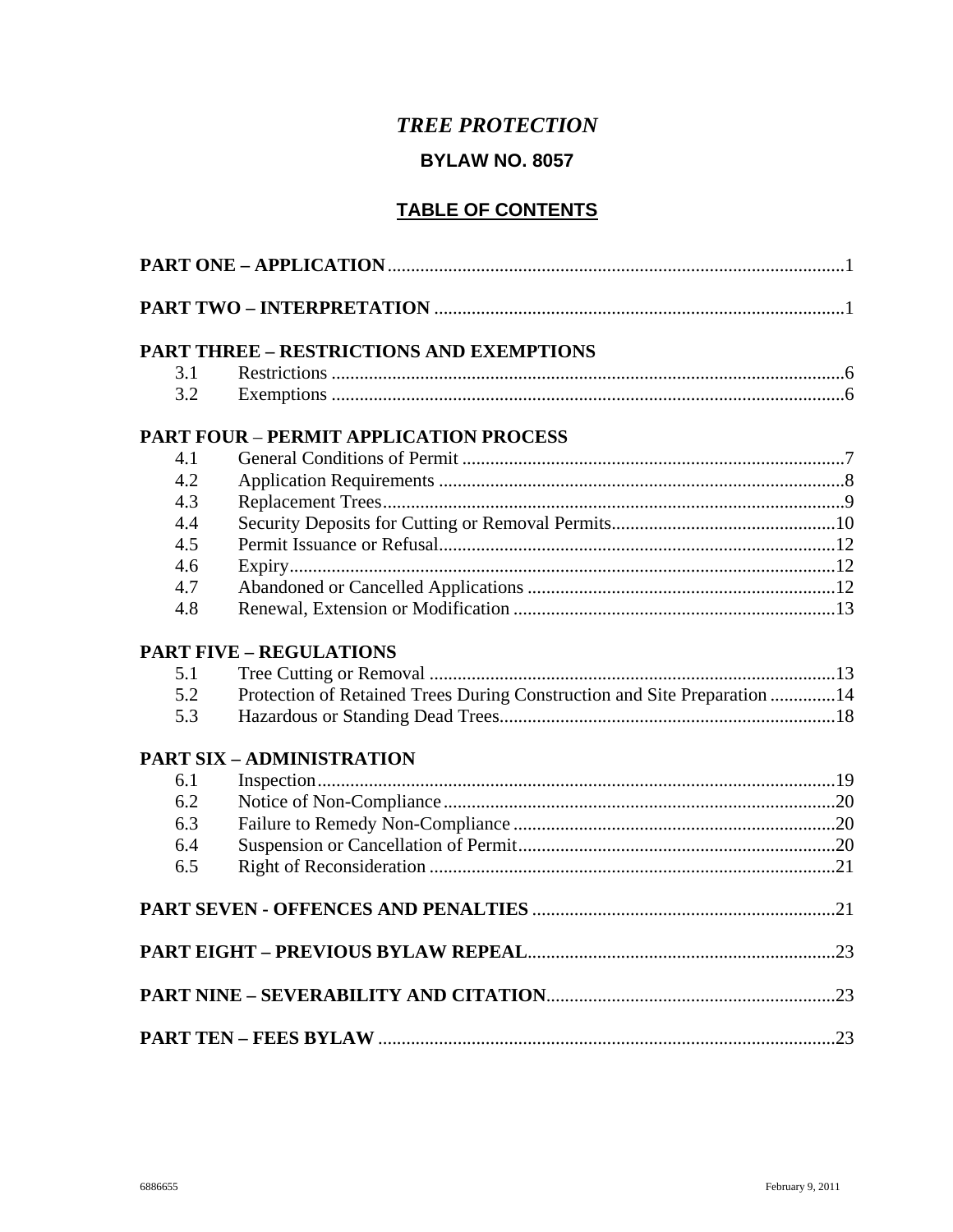### **TABLE OF CONTENTS** (continued)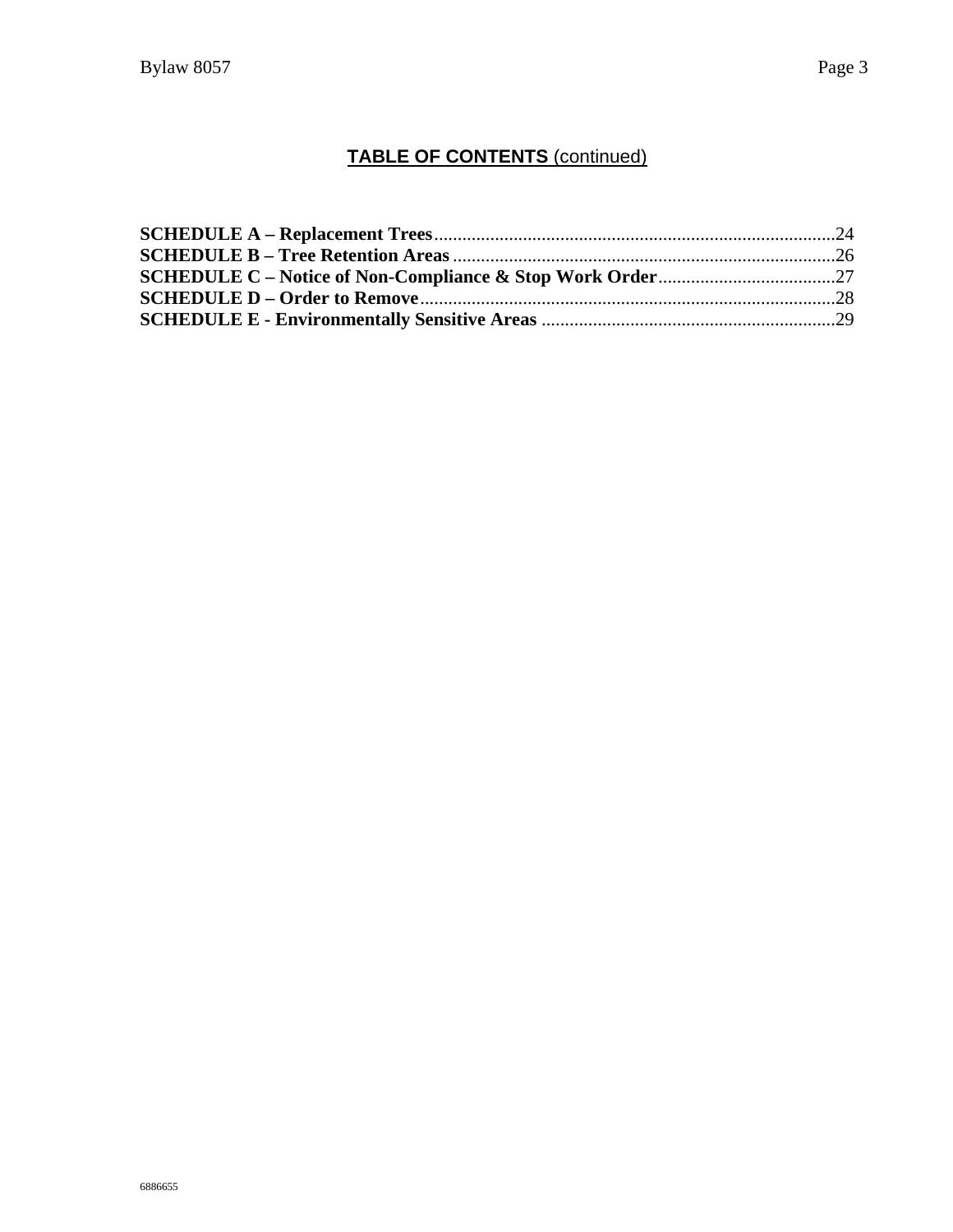

### **City of Richmond Bylaw 8057**

### **Tree Protection Bylaw 8057**

The Council of the City of Richmond enacts as follows:

### **PART ONE: APPLICATION**

- 1.1 This bylaw applies to trees which are:
	- a) on land owned or in the possession of the City;
	- b) on a privately-owned **parcel** of land in the **City**;
	- c) within a development permit area;
	- d) within a **tree retention area** identified and shown on Schedule "B"; or
	- e) identified for retention and protection as part of a subdivision, development permit or building permit approval process.
- 1.2 This bylaw does not apply to private land used for
	- a) the production or cutting of trees under a valid, existing licence for a tree farm, nursery or Christmas trees; or
	- b) a golf course.

#### **PART TWO: INTERPRETATION**

2.1 In this bylaw:

| <b>CALIPER</b>                                | means the diameter of a <b>tree</b> at 15 centimetres<br>[6 inches] above the natural grade of the ground,<br>measured from the base of the <b>tree</b> .                   |
|-----------------------------------------------|-----------------------------------------------------------------------------------------------------------------------------------------------------------------------------|
| <b>CERTIFIED TREE RISK</b><br><b>ASSESSOR</b> | means a Certified Arborist with additional current<br>training and certification in tree risk assessment as<br>determined by the International Society or<br>Arboriculture. |
| <b>CITY</b>                                   | means the City of Richmond.                                                                                                                                                 |
| <b>CONIFEROUS</b>                             | means a cone bearing <b>tree</b> that has its seeds in a cone<br>structure.                                                                                                 |
| <b>COUNCIL</b>                                | means the municipal <b>Council</b> of the <b>City</b> of<br>Richmond.                                                                                                       |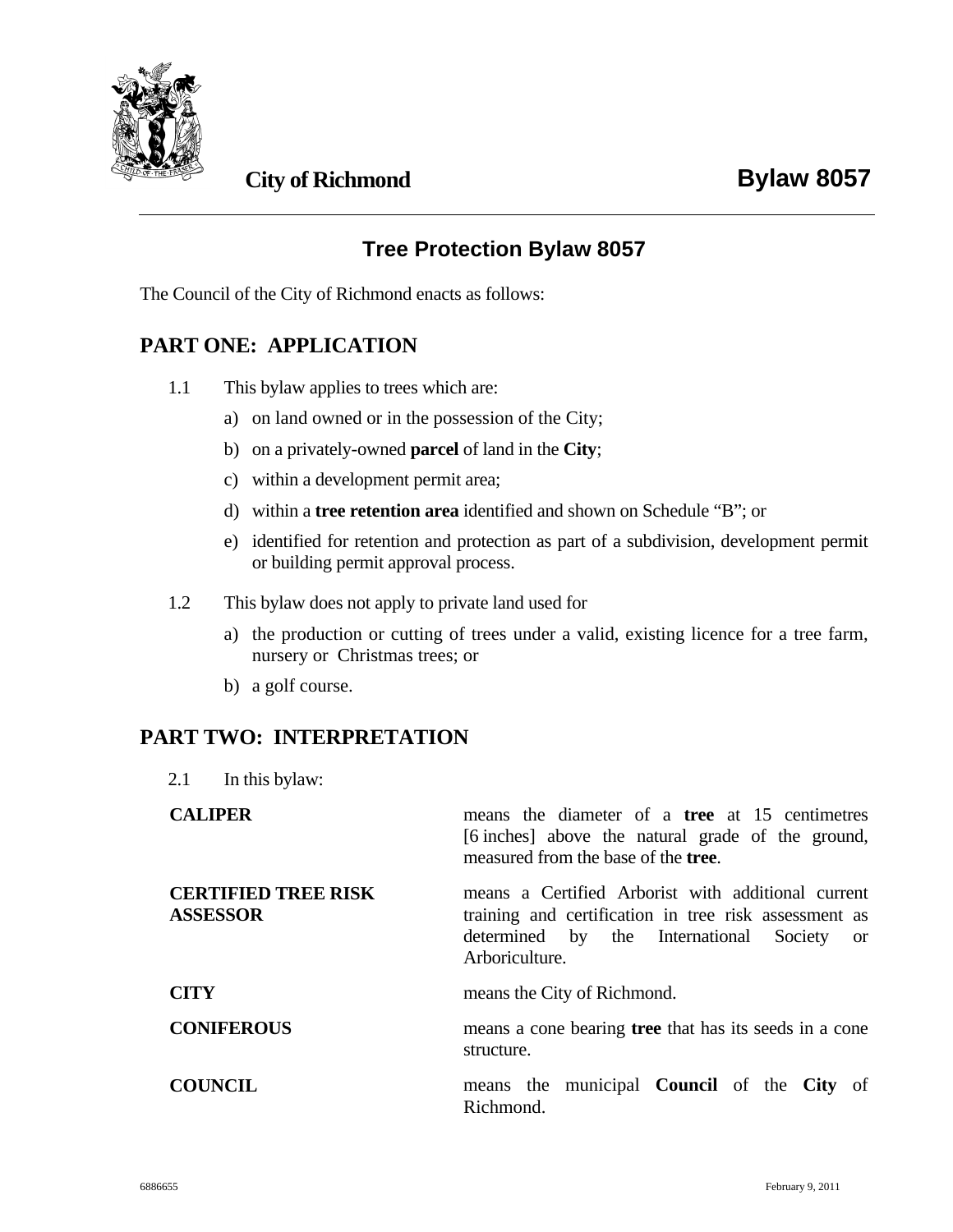| <b>CUTTING OR REMOVAL or</b><br><b>CUT OR REMOVE</b> | means to kill, remove or substantially destroy a tree<br>by any means, including without limitation, knocking<br>down or cutting into the tree, the topping of a tree<br>and the cutting of any main stem or other leader or<br>trunk.                                                                                                                                                                                                 |
|------------------------------------------------------|----------------------------------------------------------------------------------------------------------------------------------------------------------------------------------------------------------------------------------------------------------------------------------------------------------------------------------------------------------------------------------------------------------------------------------------|
| <b>DAMAGE</b>                                        | means any action which will likely cause a tree to die<br>or to decline, including, but not limited to, ringing,<br>poisoning, burning, topping, root compaction, root<br>cutting, excessive pruning, excessive crown lifting, or<br>pruning in a manner not in accordance with "ISA Best<br>Management Practices, Tree Pruning and ANSI A300<br>pruning standards". "Damaged" and "damaging" shall<br>have the corresponding meaning. |
| <b>DBH (DIAMETER BREAST</b><br><b>HEIGHT</b> )       | means the diameter of the trunk of a <b>tree</b> measured at<br>a point 1.4 metres above the natural grade, except<br>where the diameter of a tree having multiple trunks<br>1.4 metres above the natural grade shall be the sum of<br>100% of the diameter of the largest trunk and 60% of<br>the diameter of each additional trunk.                                                                                                  |
| <b>DECIDUOUS</b>                                     | means a tree that sheds most or all of its foliage<br>annually.                                                                                                                                                                                                                                                                                                                                                                        |
| <b>DIRECTOR</b>                                      | means the Director of Building Approvals and any<br>person designated by the Director to act in his or her<br>place.                                                                                                                                                                                                                                                                                                                   |
| <b>DRIP LINE</b>                                     | means a circle on the ground around the trunk of a<br>tree, the radius of which is the distance between the<br>outermost twigs of the tree and the centre point of the<br>trunk, or its vertical extension.                                                                                                                                                                                                                            |
| <b>HAZARD TREE</b>                                   | means a tree identified in writing by a certified tree<br>risk assessor as having defects sufficient to<br>significantly increase the likelihood that all or part of<br>the tree will fall resulting in a risk of personal injury<br>or property damage.                                                                                                                                                                               |
| <b>HAZARDOUS OR STANDING</b><br><b>DEAD TREE</b>     | means a tree assessed by the City to be in a<br>dangerous to people or property, a tree that is in<br>imminent danger of falling, and/or to be dead<br>notwithstanding the fact it is still standing.                                                                                                                                                                                                                                  |
| <b>HEDGE</b>                                         | means a row of three or more trees that through<br>growth and <b>pruning</b> forms a continuous dense screen<br>of vegetation from ground level that provides privacy,<br>fencing, wind breaking, and/or boundary definition.                                                                                                                                                                                                          |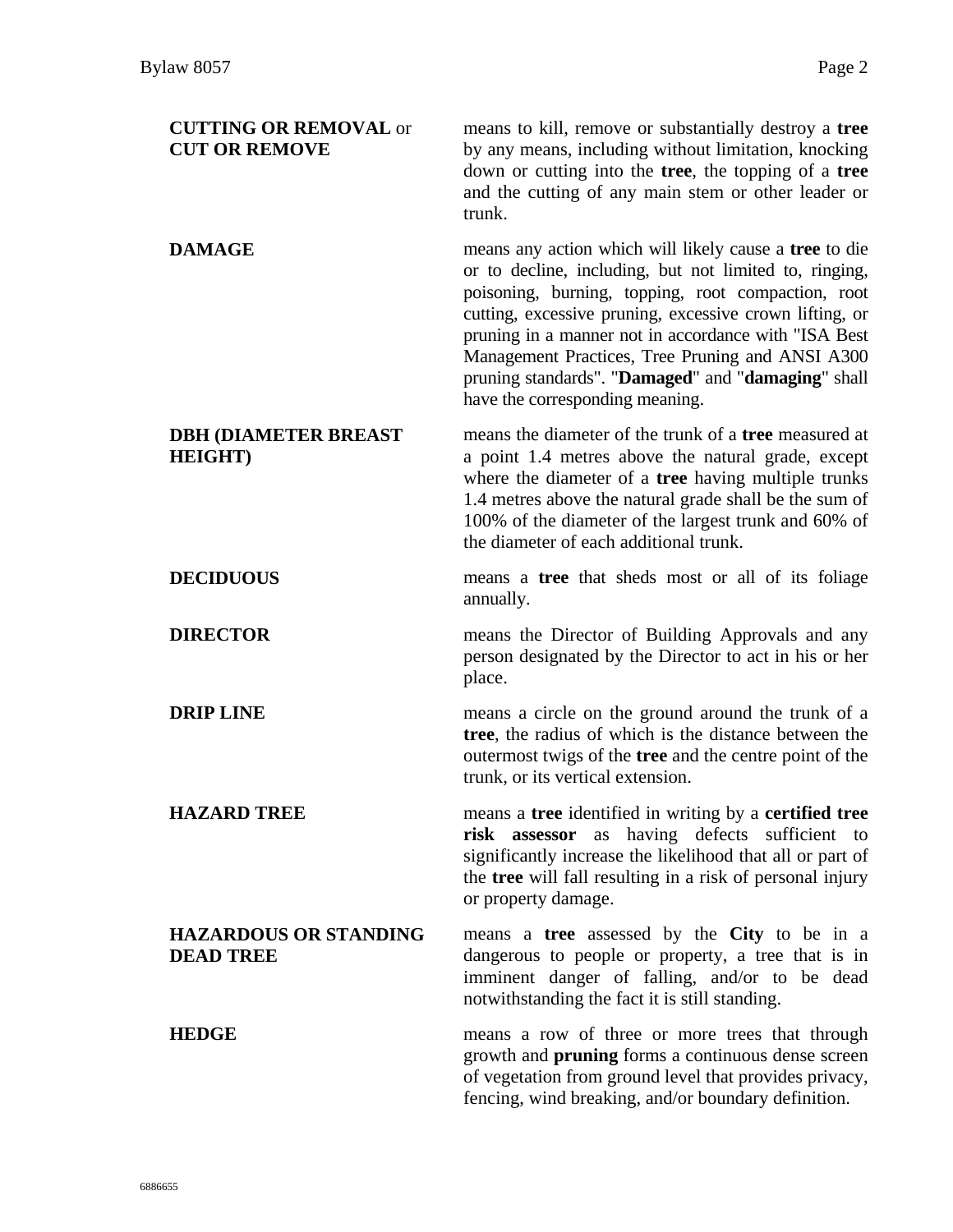| <b>HIGHWAY</b>               | includes a street, road, lane, bridge, viaduct and any<br>other way open to public use, other than a private<br>right-of-way on private property.                                                                                                                                                                                                                                                            |
|------------------------------|--------------------------------------------------------------------------------------------------------------------------------------------------------------------------------------------------------------------------------------------------------------------------------------------------------------------------------------------------------------------------------------------------------------|
| <b>LETTER OF UNDERTAKING</b> | means a letter of undertaking from a <b>certified tree risk</b><br>assessor providing for the measures to be taken or<br>preformed by the certified tree risk assessor to assist<br>with and monitor tree protection treatments and<br>compliance during site preparation and the construction<br>phase on the <b>parcel</b> , to the satisfaction of the <b>Director</b> ,<br>including but not limited to: |
|                              | (i) pre-construction treatment of <b>trees</b> including root<br>and branch pruning;                                                                                                                                                                                                                                                                                                                         |
|                              | (ii) regular on-site inspections of the <b>parcel</b> and any<br>retained trees during site preparation works and<br>construction, and a statement that they will report<br>any offence against this bylaw on the <b>parcel</b> or<br>adjacent to the <b>parcel</b> on City land to the<br>Director;                                                                                                         |
|                              | (iii) restorative landscape treatment, including soil<br>renovation;                                                                                                                                                                                                                                                                                                                                         |
|                              | (iv) selection and planting of any replacement trees<br>required under this bylaw;                                                                                                                                                                                                                                                                                                                           |
|                              | a post construction inspection of the <b>parcel</b> and<br>(v)<br>any retained trees, and preparation of a certified<br>report for submission, in a timely manner, to the<br>Director; and                                                                                                                                                                                                                   |
|                              | (vi) a monitoring inspection of the <b>parcel</b> , any<br>retained trees and any replacement trees one (1)<br>year following the post-construction inspection,<br>preparation of a certified report for<br>and<br>submission, in a timely manner, to the <b>Director.</b>                                                                                                                                   |
| <b>ORDER TO REMOVE</b>       | means an order, which is substantially in the form of<br>Schedule D attached to and forming a part of this<br>bylaw.                                                                                                                                                                                                                                                                                         |
| <b>OWNER</b>                 | means a person registered in the records of the Land<br>Title Office as the fee simple owner of the <b>parcel</b> :                                                                                                                                                                                                                                                                                          |
|                              | a) to which the <b>permit</b> relates at the time of <b>permit</b><br>application,                                                                                                                                                                                                                                                                                                                           |

b) upon which a **tree** is located;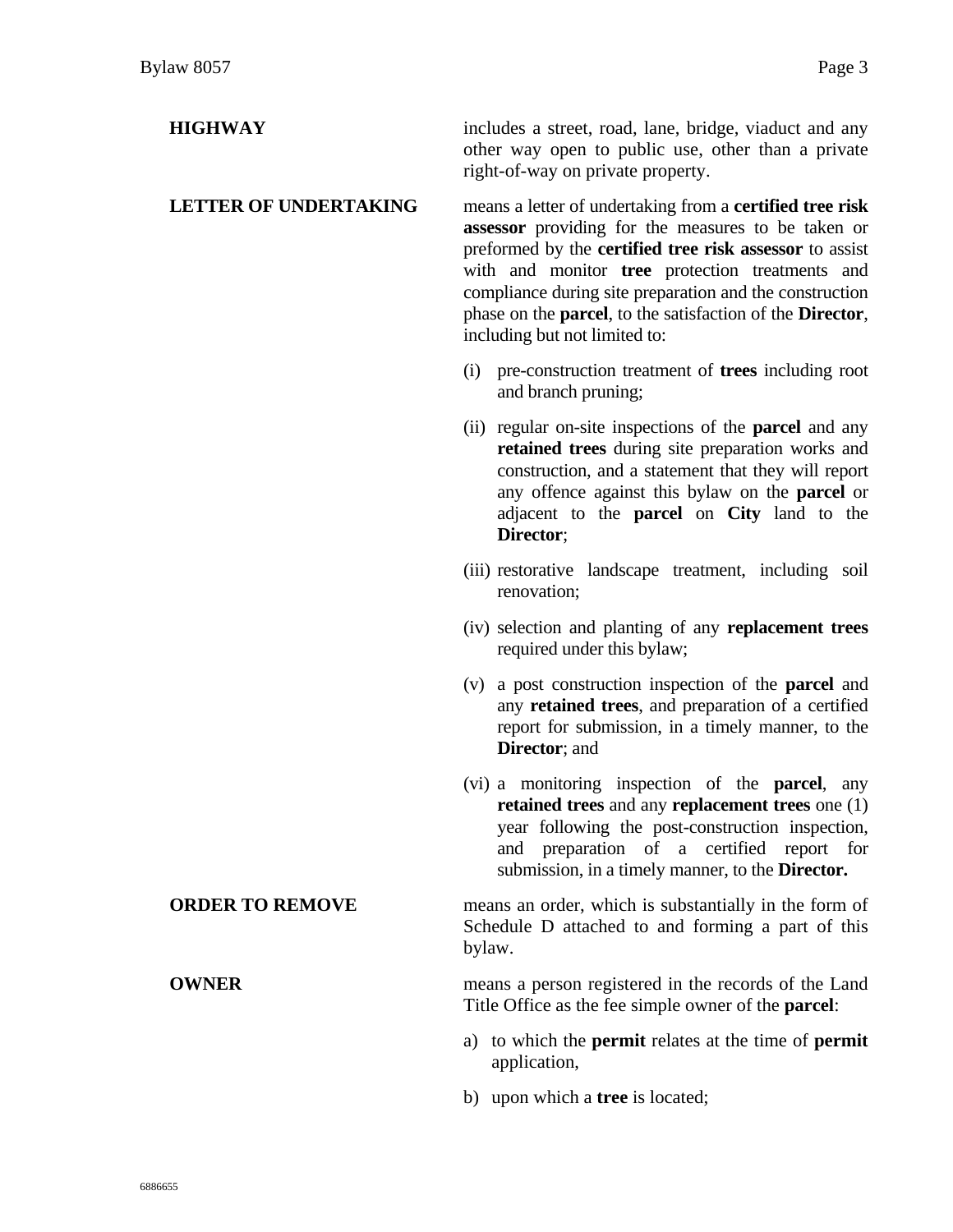|                         | c) upon which a <b>retained tree</b> is located, or                                                                                                                                                                                      |
|-------------------------|------------------------------------------------------------------------------------------------------------------------------------------------------------------------------------------------------------------------------------------|
|                         | d) adjacent to a City tree that is a retained tree,<br>where works are being undertaken on the parcel,                                                                                                                                   |
|                         | as applicable.                                                                                                                                                                                                                           |
| <b>PARCEL</b>           | means any lot, block or other area in which land is<br>held or into which land is subdivided but does not<br>include a highway.                                                                                                          |
| <b>PERMIT</b>           | means a permit issued by the <b>Director</b> under<br>authority of this bylaw to cut or remove a tree or<br>trees.                                                                                                                       |
| <b>PERMIT HOLDER</b>    | means the <b>owner</b> of the <b>parcel</b> subject to a <b>permit</b> ,<br>and if the applicant for the <b>permit</b> is not the <b>owner</b> of<br>the <b>parcel</b> , includes the applicant.                                         |
| <b>PRUNING</b>          | means the selective removal of branches to improve<br>timber quality, or to remove dead or diseased wood,<br>or to correct undesirable growth patterns.                                                                                  |
| <b>PUBLIC UTILITY</b>   | means the City, B.C. Hydro Authority, Telus,<br>Terasen Gas Inc. and any other utility company or its<br>contractors providing a public service or utility.                                                                              |
| <b>REPLACEMENT TREE</b> | means a woody perennial plant with one or more<br>substantially erect main trunks or stems, including its<br>root system, that is required to be planted and<br>maintained in accordance with Sections 4.3 and 7.3,<br>and Schedule "A". |
| <b>RETAINED TREE</b>    | means any tree or trees identified for retention and<br>protection as part of a subdivision, or building permit<br>approval process.                                                                                                     |
| <b>ROOT ZONE</b>        | means the area of land surrounding the trunk of a tree<br>contained within a circle of radius equal to the <b>dbh</b> of<br>the <b>tree</b> multiplied by 18.                                                                            |
| <b>SECURITY DEPOSIT</b> | means a security deposit in the form of cash or a clean,<br>unconditional, and irrevocable letter of credit drawn on<br>a Canadian financial institution, in a form acceptable to<br>the Director.                                       |
| <b>SIGNIFICANT TREE</b> | means any tree with a dbh of 92.0 cm caliper (36"<br>diameter) or greater, which is not a hazardous or<br>standing dead tree.                                                                                                            |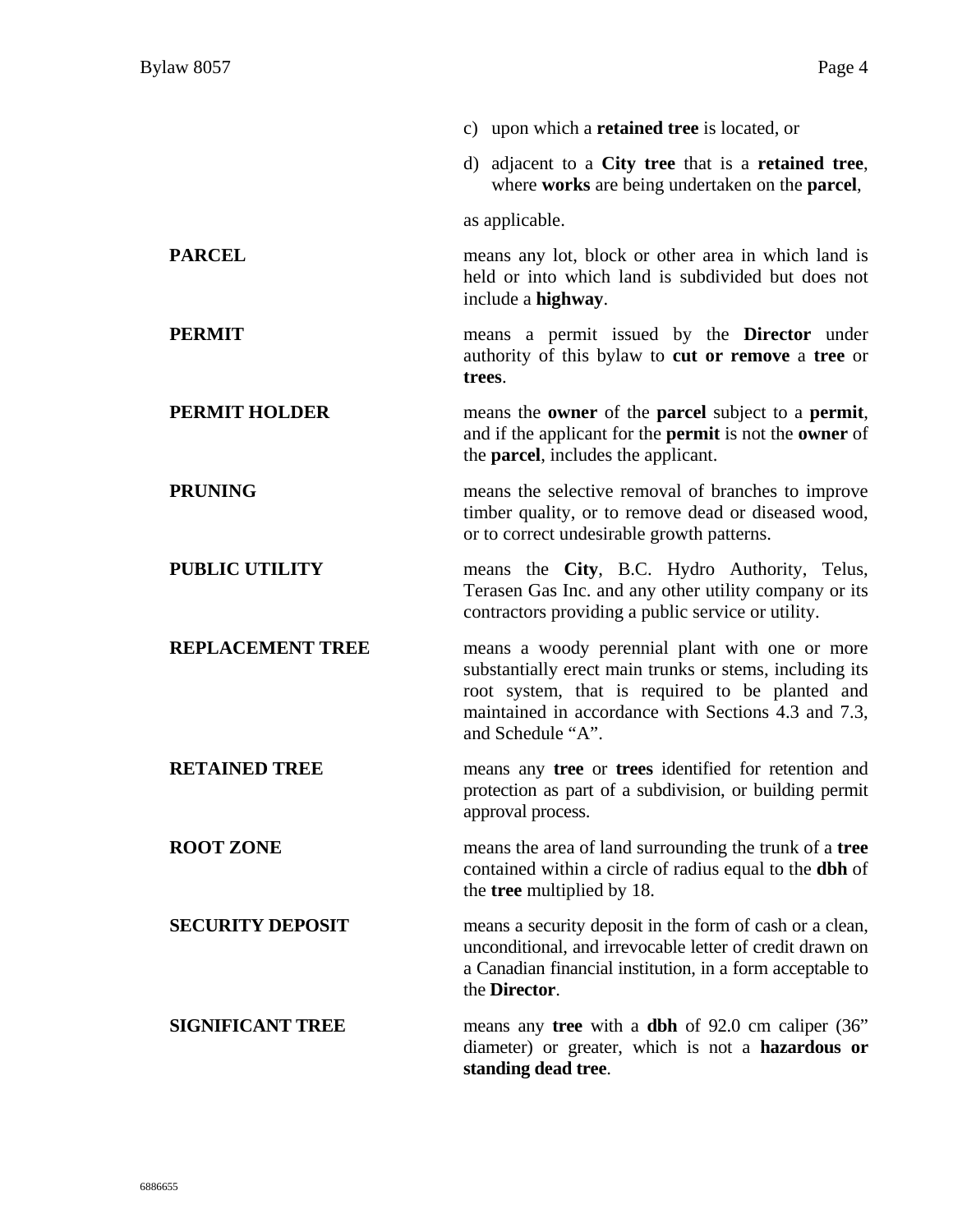| <b>SUBDIVISION</b>             | for the purposes of this bylaw subdivision shall not<br>include subdivision by way of strata plan, or air space<br>subdivision plan.                                                                                                                                                    |
|--------------------------------|-----------------------------------------------------------------------------------------------------------------------------------------------------------------------------------------------------------------------------------------------------------------------------------------|
| <b>TOPPING</b>                 | means the removal of major portions of a tree crown<br>by cutting branches to stubs or to the trunk or cutting<br>of the main leader or branches, and includes re-topping of<br>previously topped trees.                                                                                |
| TREE                           | means:                                                                                                                                                                                                                                                                                  |
|                                | a) a woody perennial plant with one or more<br>substantially erect main trunks or stems, including<br>its root system, which has reached or could reach<br>a height of at least 4.5 metres and has a dbh of at<br>least 20 centimetres;                                                 |
|                                | b) a woody perennial plant with one or more<br>substantially erect main trunks or stems, including<br>its root system, regardless of height or <b>dbh</b> , where<br>located on land that has been identified as an<br>environmentally sensitive area in Schedule "E";<br><sub>or</sub> |
|                                | c) a woody perennial plant with one or more<br>substantially erect main trunks or stems, including<br>its root system, regardless of height or <b>dbh</b> , where<br>located on land that is in the ownership or<br>possession of the City.                                             |
| <b>TREE PROTECTION BARRIER</b> | means a sturdy protection barrier or temporary fence<br>at least 1.2 metres in height, installed around the drip<br><b>line</b> of a <b>tree</b> that is to be retained.                                                                                                                |
| <b>TREE RETENTION AREA</b>     | means those areas of the City shown and identified<br>on Schedule "B";                                                                                                                                                                                                                  |
| <b>WATERCOURSE</b>             | means a channel through which water flows at any<br>time of the year and includes a brook, river, stream,<br>creek, lake, pond and any other body of water<br>running through or situated partially or fully within<br>the City.                                                        |
| <b>WORKS</b>                   | means any works pursuant to or related to a building<br>permit, including demolition, excavation,<br>and<br>construction, any pre-construction site preparation<br>works, any site servicing works, and any works and<br>activities related to the subdivision of the parcel.           |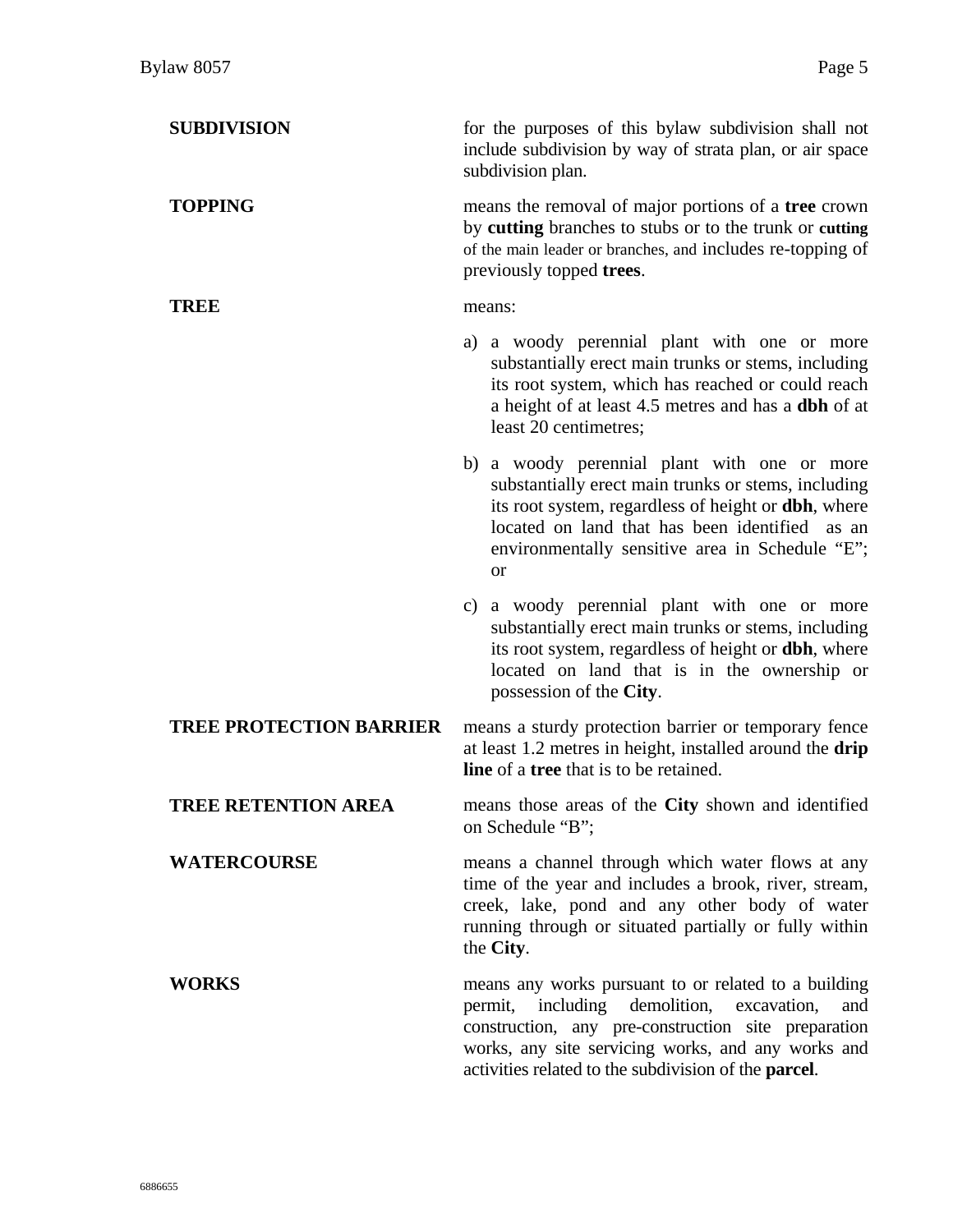### **PART THREE: RESTRICTIONS AND EXEMPTIONS**

#### **3.1 Restrictions**

- 3.1.1 A person must not **cut or remove** any **tree**, or cause, suffer or permit any **tree** to be **cut or removed**, except in accordance with the terms and conditions of a valid **permit** issued under this bylaw. Without limiting the generality of the foregoing, this section includes **replacement trees**.
- 3.1.1a A person must not **damage, cut or remove** a **retained tree**, or cause, suffer or permit any **retained tree** to be **damaged, cut or removed**.
- 3.1.1b A person must not commence or carry on **works** on a **parcel** except in accordance with the requirements of this bylaw, any applicable **permit**, and any other applicable **City** bylaw.
- 3.1.2 A person must comply with the terms and conditions of a **permit** issued under this bylaw.
- 3.1.3 Except to the extent permitted by a **permit**, or as provided for in section 3.2 a person must not damage a **tree** by carrying out any of the following activities:
	- a) cutting or damaging the roots of a **tree** growing within the **drip line**;
	- b) operating trucks, backhoes, excavators or other heavy equipment over the roots of a **tree** growing inside the **drip line**;
	- c) placing fill, building materials, asphalt or a building or structure on land inside the **drip line** of a **tree**;
	- d) denting, gouging or damaging the trunk of a **tree**;
	- e) removing bark from a **tree**;
	- f) depositing concrete washout or other liquid or chemical substances harmful to the health of a **tree** on land inside the **drip line** of a **tree**;
	- g) removing soil from inside the **drip line** of a **tree**;
	- h) blasting inside the **drip line** of a **tree**;
	- i) cutting back the top portion of a **tree's** branches so as to significantly alter its normal canopy, except if the tree forms part of a **hedge**;
	- j) undermining the roots of a **tree** growing inside the **drip line**; or
	- k) altering the ground water or surface water level within the **drip line** of a **tree**.

#### **3.2 Exemptions**

- 3.2.1 A **permit** is not required to **cut or remove** a **tree** where:
	- a) a development permit and/or rezoning has been approved which addresses the removal of the tree;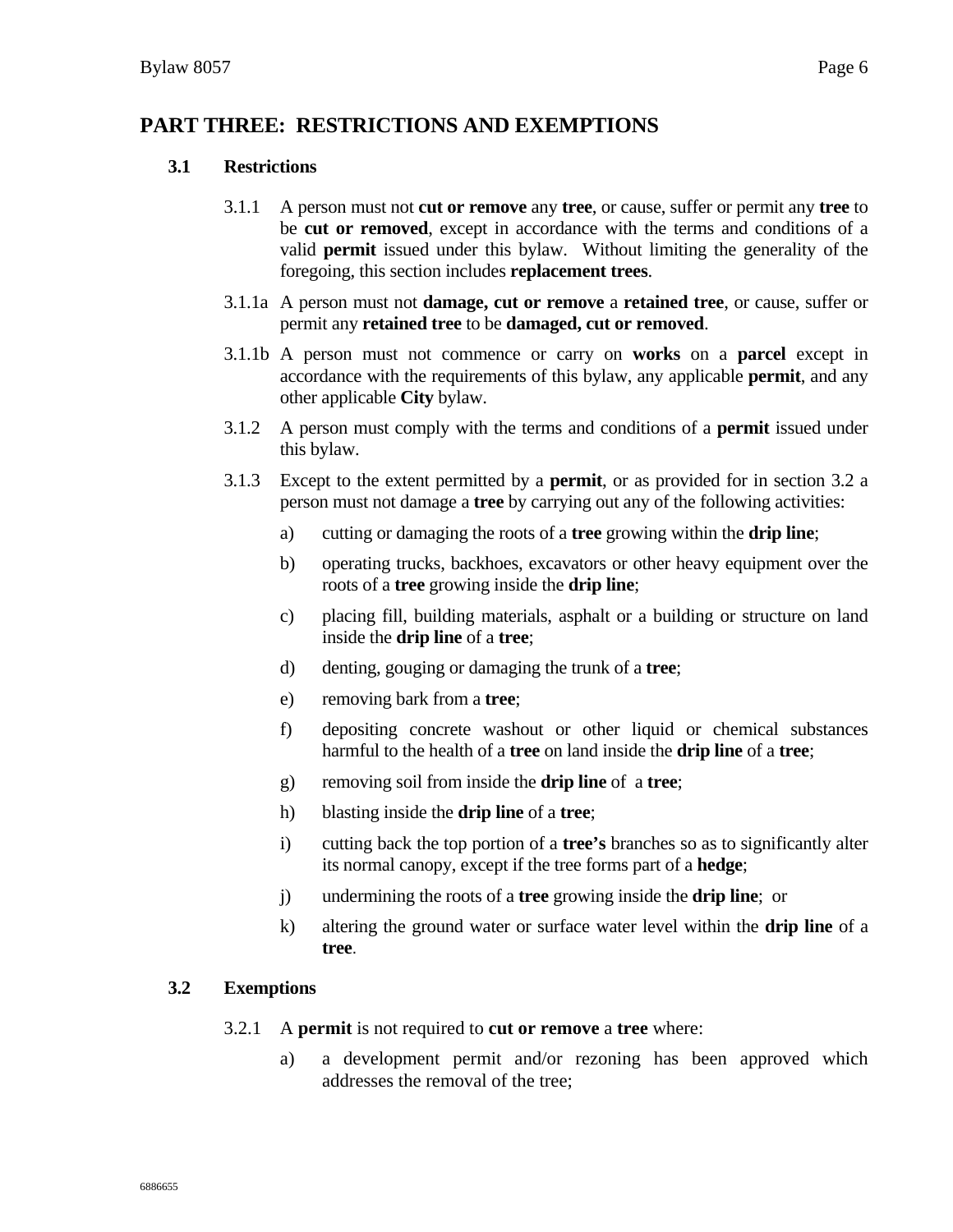- b) the tree cutting or removal is necessary for the purposes of farm operations as defined in the Farm Practices Protection (Right to Farm) Act, as amended from time to time;
- c) the tree **cutting or removal** is for the installation of roads or services shown on an engineering drawing approved by the **City** in respect of a building permit or subdivision approval;
- d) a **tree** must be **cut or removed** on an emergency basis because it has been severely damaged by natural causes and poses an imminent danger of falling and injuring persons or property;
- e) the **tree cutting or removal** is carried out by the **City** or its agents on public property;
- f) the **tree cutting or removal** is carried out using standard arboricultural practices for the maintenance of above ground utility conductors by a **public utility** or its contractors;
- g) the **cutting or removal** is of a **tree** less than 20 centimetres **dbh** by a British Columbia Land Surveyor when cutting survey lines of a width of less than two (2) metres;
- h) the **cutting or removal** constitutes normal **pruning** of **trees**, including **pruning** by a **public utility** in accordance with sound horticultural practice or as required for the safe operation of overhead transmission lines.

#### 3.2.2 **[REPEALED]**

3.2.3 A permit is not required for the **pruning** of a **hedge**.

### **PART FOUR: PERMIT APPLICATION PROCESS**

#### **4.1 General Conditions of Permit**

- 4.1.1 A **permit** for the **cutting or removal** of any **tree** to which this bylaw applies shall be in the form issued by the **Director.**
- 4.1.2 A **permit** issued under this bylaw is non-transferable. For greater certainty, if the **owner** of the **parcel** changes after a **permit** is issued under this bylaw, said issued **permit** is not transferred to the new **owner** and the new **owner** wished to proceed with the **cutting or removal the new owner** must:
	- a) apply for a new **permit**;
	- b) must pay the non-refundable application fee as specified in the *Consolidated Fees Bylaw No. 8636*; and
	- c) deliver a new **security deposit**, upon such delivery the existing **security deposit** will be returned to the **owner** listed in the original **permit**. If, after making reasonable efforts to locate the original **owner**, said person cannot be located, a non-refundable administrative fee of \$500 will be charged by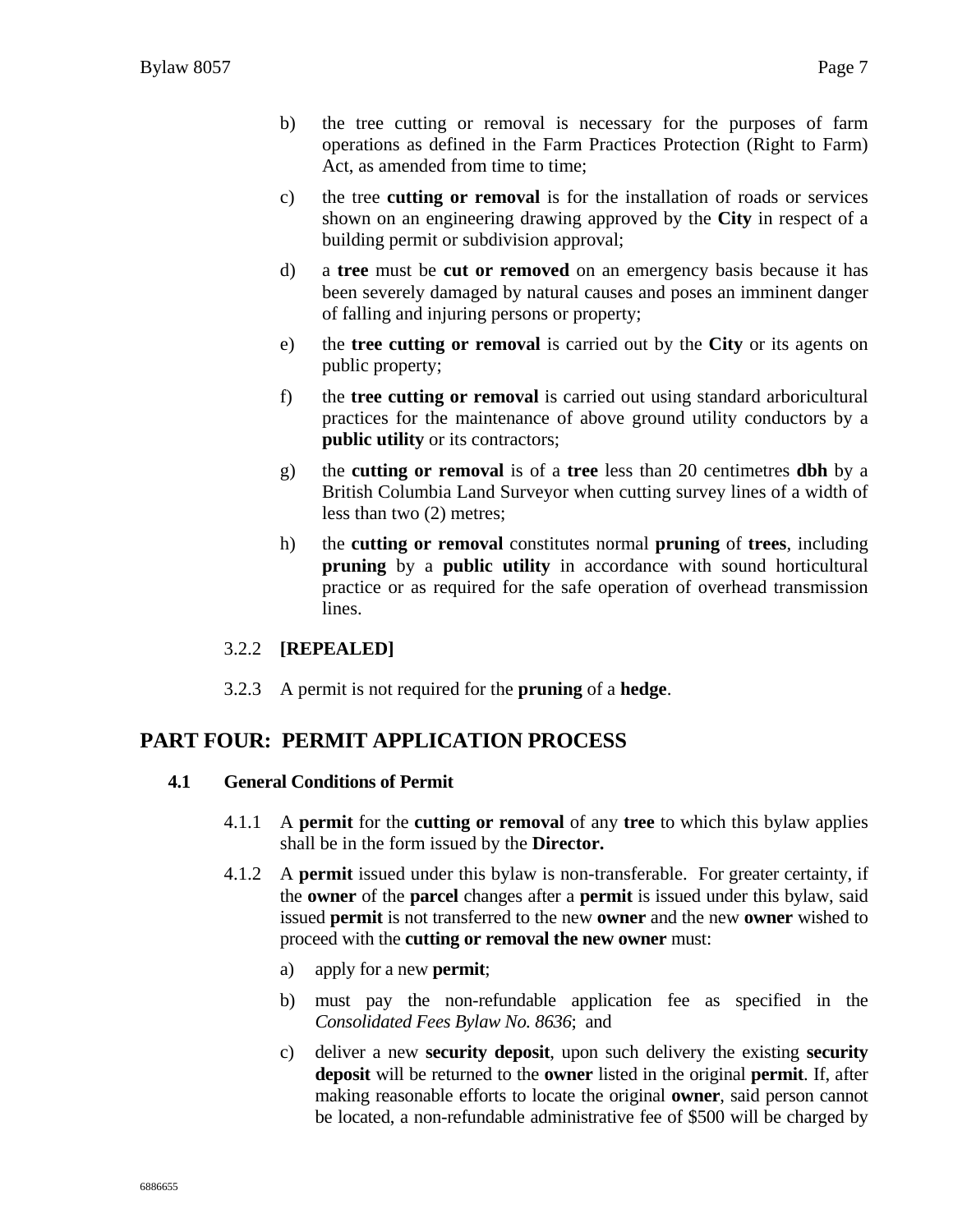the **City** and paid from the original **security deposit** for each year that the **City** retains said **security deposit** commencing six (6) months after the original **security deposit** is replaced with the new **security deposit**.

4.1.3 The **permit** shall be displayed in an accessible and conspicuous location on the **parcel** to which it pertains no less than 72 hours prior to and during **tree cutting or removal** operations.

#### **4.2 Application Requirements**

- 4.2.1 Every application for a **permit** shall be made in writing to the **Director** and shall include:
	- a) non-refundable application fee in the amount set from time to time in the *Consolidated Fees Bylaw No. 8636*, unless the application is for permission to remove a **hazard tree** or required pursuant to an **order to remove**;
	- b) the following documents, plans and information relating to the proposed **tree cutting or removal**:
		- (i) a statement of purpose and rationale for the proposed **tree cutting or removal**;
		- (ii) a tree cutting and replacement plan drawn to approximate scale identifying:
			- A. the boundaries of the subject **parcel**;
			- B. any abutting streets, lanes or public access rights of way;
			- C. the location of existing buildings and structures;
			- D. the location, species and **dbh** of those **trees** proposed to be **cut or removed**;
			- E. the location, species and **dbh** of those **trees** proposed to be retained and protected;
			- F. the location, species and **dbh** of proposed **replacement trees**;
			- G. the location of significant topographic and hydrographic features and other pertinent site information;
		- (iii) the street location and legal description;
		- (iv) the consent in writing of the registered owner of the property, if different from the applicant, authorizing the applicant to act as the owner's agent
		- (v) the consent in writing of the registered owners of the parcels where the base of the tree to be cut or removed is located.
		- (vi) the methods proposed for control of drainage and erosion impacts during and after the **tree cutting or removal**;
		- (vii) the proposed methods for disposal of woodwaste and other debris;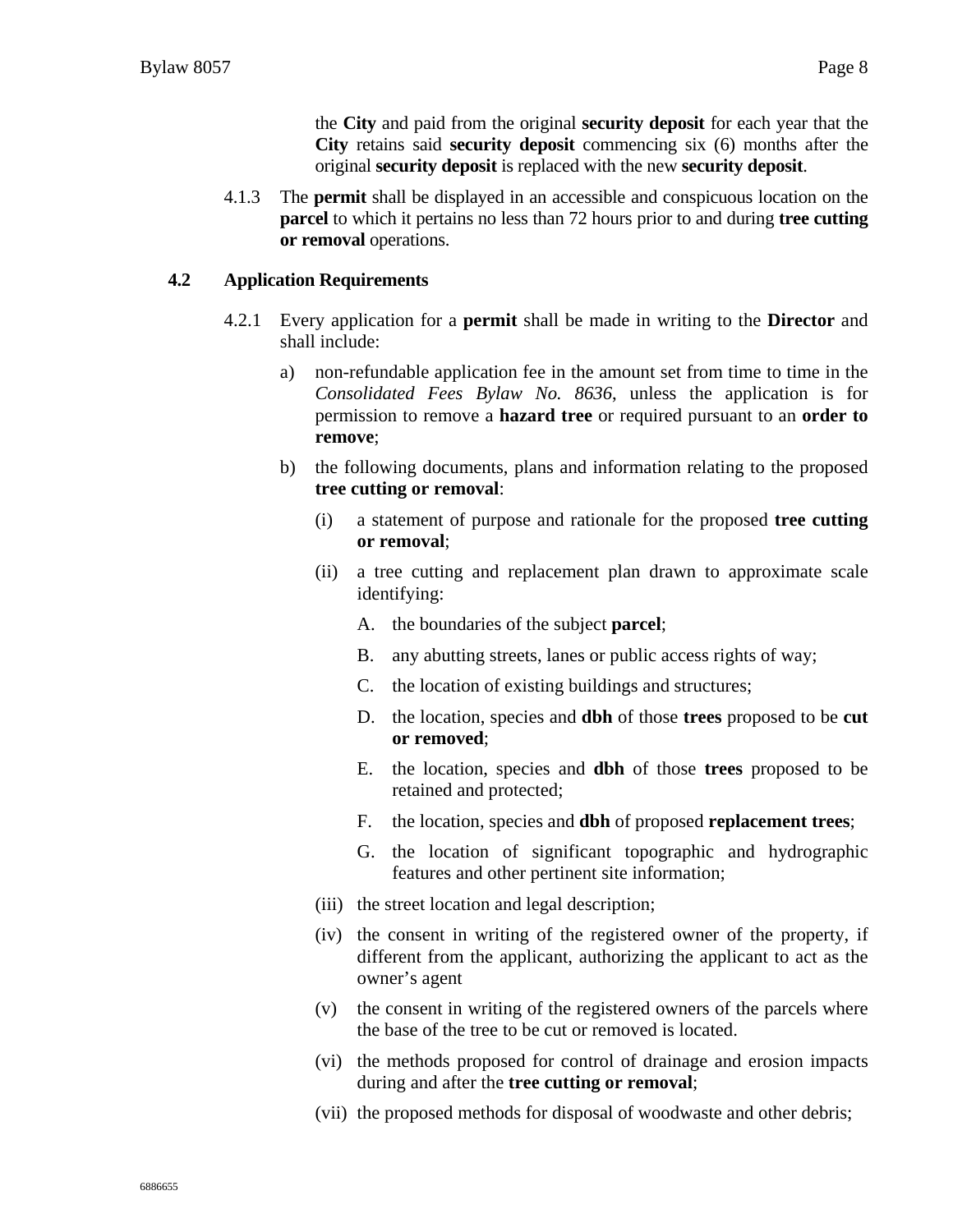- (viii) the proposed methods of noise and dust control during the **tree cutting or removal** operation;
- (ix) the proposed completion dates for **tree cutting or removal**;
- (x) if required by the **Director:**
	- A. a report prepared by a professional engineer, professional biologist or certified arborist with experience in, as the circumstances require, geotechnical engineering, hydrology or **tree** management, certifying that the proposed **tree cutting or removal** will not create an adverse impact including flooding, erosion, land slip or contamination of a **watercourse**;
	- B. where the site of the **tree cutting or removal** is on a **parcel** adjacent to or containing any part of a **watercourse**, a survey plan prepared by a BC Land Surveyor or professional engineer showing the top-of-bank of such **watercourse**;
	- C. where the **tree cutting or removal** is for a **hazard tree**, a report prepared by a certified tree risk assessor certifying that the **tree** is dead, diseased, damaged or otherwise constitutes a physical hazard to persons or property; and
- (xi) such further and other information as the **Director** determines is necessary to adequately describe the nature and extent of the **tree cutting or removal** operation.
- 4.2.3 Each and every application for a permit will include written confirmation from the applicant and from the owner(s) that they will release, indemnify and save harmless the City and its elected officials, officers, employees, contractors and agents from and against all claims, demands, damages, losses, actions, costs and expenses related to or arising from the issuance of a permit, the breach of any permit conditions, the security deposit being provided to the City, the proposed cutting or removal, or the breach of any provisions of this bylaw by the applicant, the owner(s), or those for whom they are responsible at law.

#### **4.3 Replacement Trees**

- 4.3.1 For **parcels**:
	- a) containing a one-family dwelling, as a condition of issuing a **permit** for **cutting or removal** under this bylaw, it is required that one (1) **replacement tree** be planted and maintained for each **tree cut or removed** on the applicant's **parcel** in accordance with the requirements set out in Schedule "A";
	- b) other than those specified in 4.3.1(a) above, as a condition of issuing a **permit** for **cutting or removal** under this bylaw, it is required that one or more **replacement trees** be planted and maintained for each **tree cut or removed** on the applicant's **parcel** in accordance with the requirements of Schedule "A";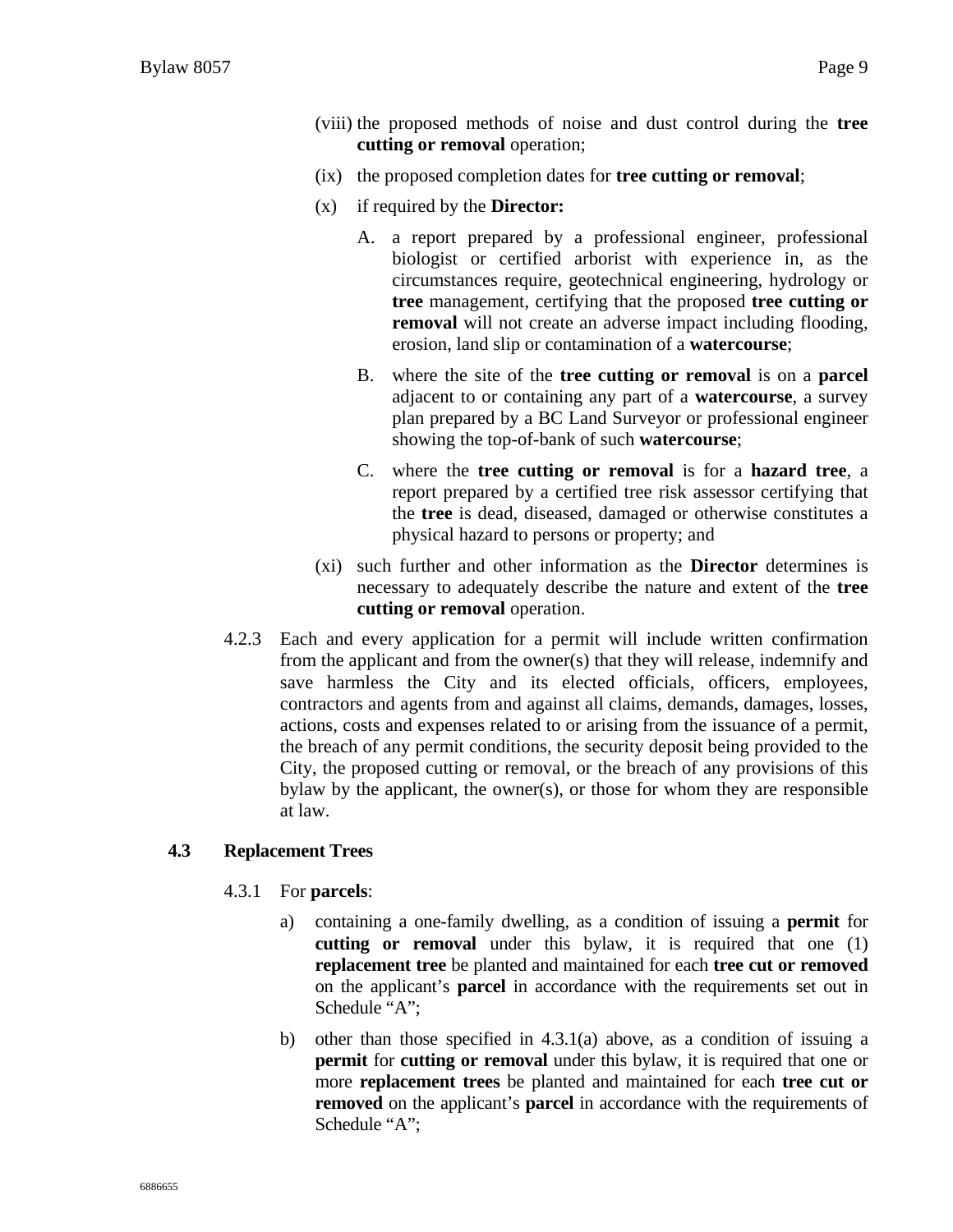- c) where the **tree** or **trees** to be **cut or removed** pursuant to **permit** under this bylaw form part of a **hedge**, the **Director** may require that less than one **replacement tree** be planted and maintained for each **tree** that is **cut or removed**; and
- d) where a required **replacement tree** cannot, in the opinion of the **Director,** be accommodated on the **parcel**, the **Director** may require the applicant to plant the **replacement tree** on **City** owned property, including road, in a location designated by the **Director**.
- 4.3.2 **Replacement trees** shall be planted and maintained in accordance with sound horticultural and arboricultural practices to the satisfaction of the **Director**.
- 4.3.3 A **replacement tree** is not required for the **cutting or removal** of a **hazard tree** or a **tree** subject to an **order to remove,** unless said **tree** was **damaged**  causing it to be a **hazardous or standing dead tree**.

#### **4.4 Security Deposits for Cutting or Removal Permits**

- 4.4.1 Prior to the issuance of a **permit**, every **owner** must provide a **security deposit** to the Director in the amount specified in the Consolidated Fees Bylaw No. 8636. If the applicant is not the **owner,** then the applicant is deemed to provide the **security deposit** on behalf of and for the **owner**.
- 4.4.2 Notwithstanding the expiry of any **permit,** the **City** may immediately cash any letter of credit held as the **security deposit**, and, in the **Director**'s discretion, apply the proceeds of such letter of credit, or, if the **security deposit** is held as cash, apply said funds, to have **replacement trees** planted on the subject **parcel**  by **City** staff, or a contractor engaged by the **City**, as a cash-in-lieu contribution on behalf of the **owner** to the **City**'s Tree Compensation Fund for off-site planting, or as the **Director** may otherwise decide, if:
	- a) the **tree** or **trees** that are the subject of the **permit** are **cut or removed** and the **permit holder** fails to, or refuses to, plant the **replacement tree(s)**  required under this bylaw or as a condition of a **permit**, which is issued independent of any works or subdivision, within two (2) years of the date of issuance of the **permit**;
	- b) the **tree** or **trees** that are the subject of the **permit** are **cut or removed** and the **permit holder** fails to, or refuses to, plant the **replacement tree(s)**  required under this bylaw or as a condition of a **permit**, which is issued relating to a building permit or subdivision,
		- (i) within one (1) year of the final building inspection permitting occupancy of the related **works**, building, or structure; or
		- (ii) if the related **works**, building, or structure does not obtain final building inspection permitting occupancy within four (4) years of the date of issuance of the **permit**, within five (5) years of the date of issuance of the **permit**;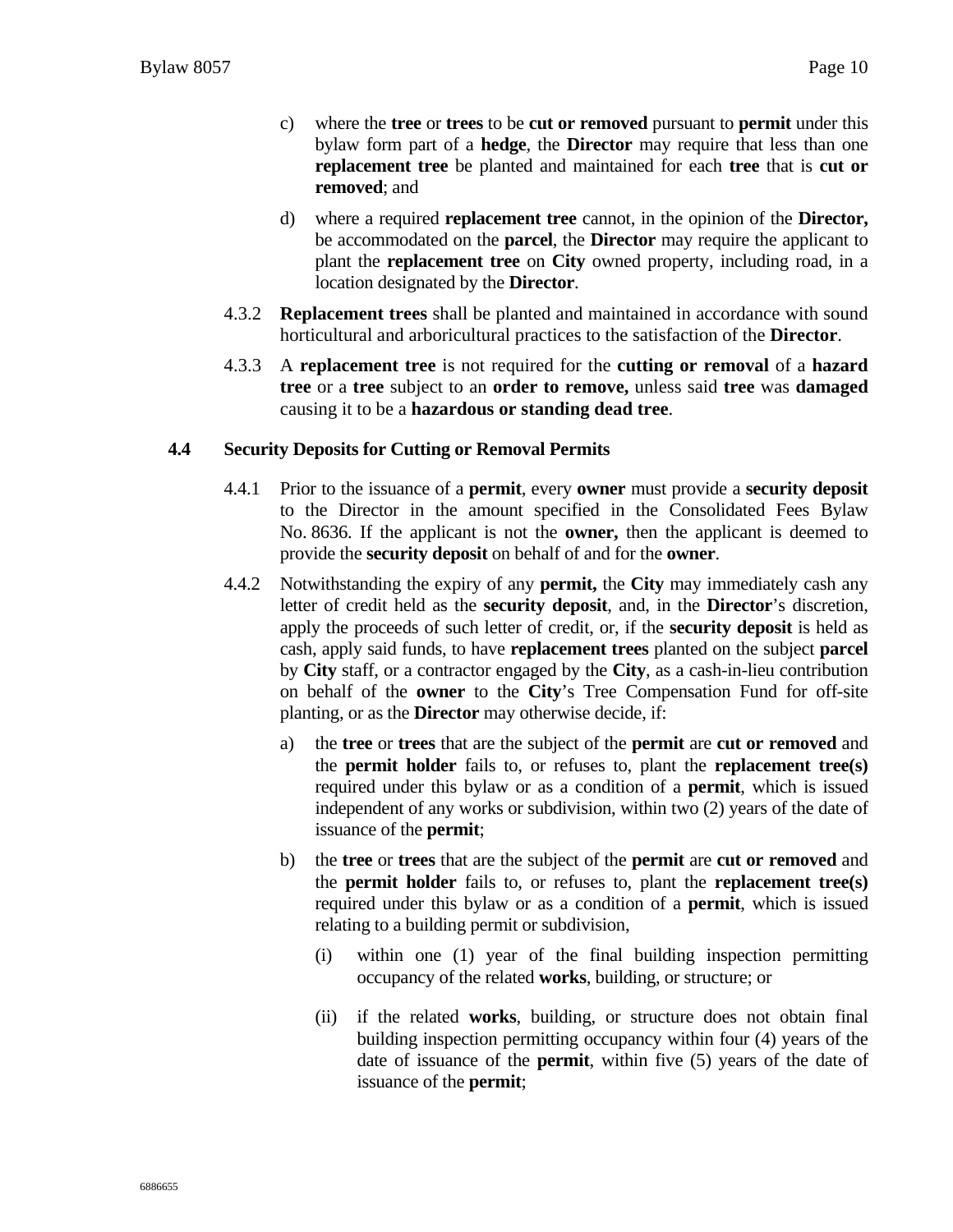- **c)** any **replacement tree** is **damaged,** dies or is reasonably likely to die, other than as a result of natural accidental causes such as lightening strike, or is **cut or removed**;
- d) the **permit holder** fails to deliver to the **Director** any tree replacement completion report, or monitoring report within one (1) year of the time such report is required to be delivered to the **City** pursuant to this bylaw, and thus the **permit holder** is deemed not to have complied with their **permit**  obligations.
- 4.4.3 Subject to Section 4.4.2, if the **permit holder** complies with the provisions of the bylaw and performs all of the terms and conditions of the applicable **permit**, the **City** will:
	- a) return 90% of the remaining **security deposit**, with no interest, to the **owner**, or upon written request of the **owner** to the **owner's** agent, within six (6) months, after the completion of the planting of the **replacement trees** as demonstrated by a site inspection and/or by delivery to the **Director** of a tree replacement completion report from a **certified tree risk assessor,** to the satisfaction of the **Director**; and
	- b) return the balance of the **security deposit** held by the City, with no interest, to the **owner**, or upon written request of the **owner** to the **owner's** agent, within six (6) months of a monitoring inspection of the applicable **tree(s)** and/or by delivery to the **Director** of a monitoring report from a **certified tree risk assessor** as to the health of the applicable **tree(s)**, to the satisfaction of the **Director**, conducted or delivered, as applicable, one (1) year after the later of the inspection and/or report that triggered the first return of **security deposit** funds under section 4.4.3(a).
- 4.4.4 Where the **security deposit** is drawn upon by the **City** for any reason prior to the expiry of the **permit**, the **owner** will, within 15 days of receipt of written notice from the **City,** replenish the **security deposit** to the amount required by Section 4.4.1, unless exempted in writing by the Director.
- 4.4.5 Notwithstanding the expiry of a **permit**, the **security deposit** will continue to secure the **owner's** obligations under the **permit** and this bylaw until it is either returned pursuant to Section 4.4.3, or used by or forfeited to the **City** pursuant to Section 4.4.2. Upon expiry of a **permit** (including any renewal thereof), the **owner** will undertake any activity required by the **Director** to ensure that the provisions of this bylaw, and the terms and conditions of the **permit**, have been complied with.
- 4.4.6 If the **security deposit** is not sufficient for the **City** to rectify any contravention or non-compliance with the **permit**, this bylaw, or any other **City** bylaw relevant to the matter that is the subject of the applicable **permit**, including but not limited to the planning of **replacement trees**, the **owner** will pay any deficiency to the City within seven (7) days of receiving a written demand for such amount from the **City**. Any such deficiency charges that remain unpaid on or before December 31st in the year in which the charges are incurred by the **City**, form part of the taxes payable on such **parcel**, as taxes in arrears.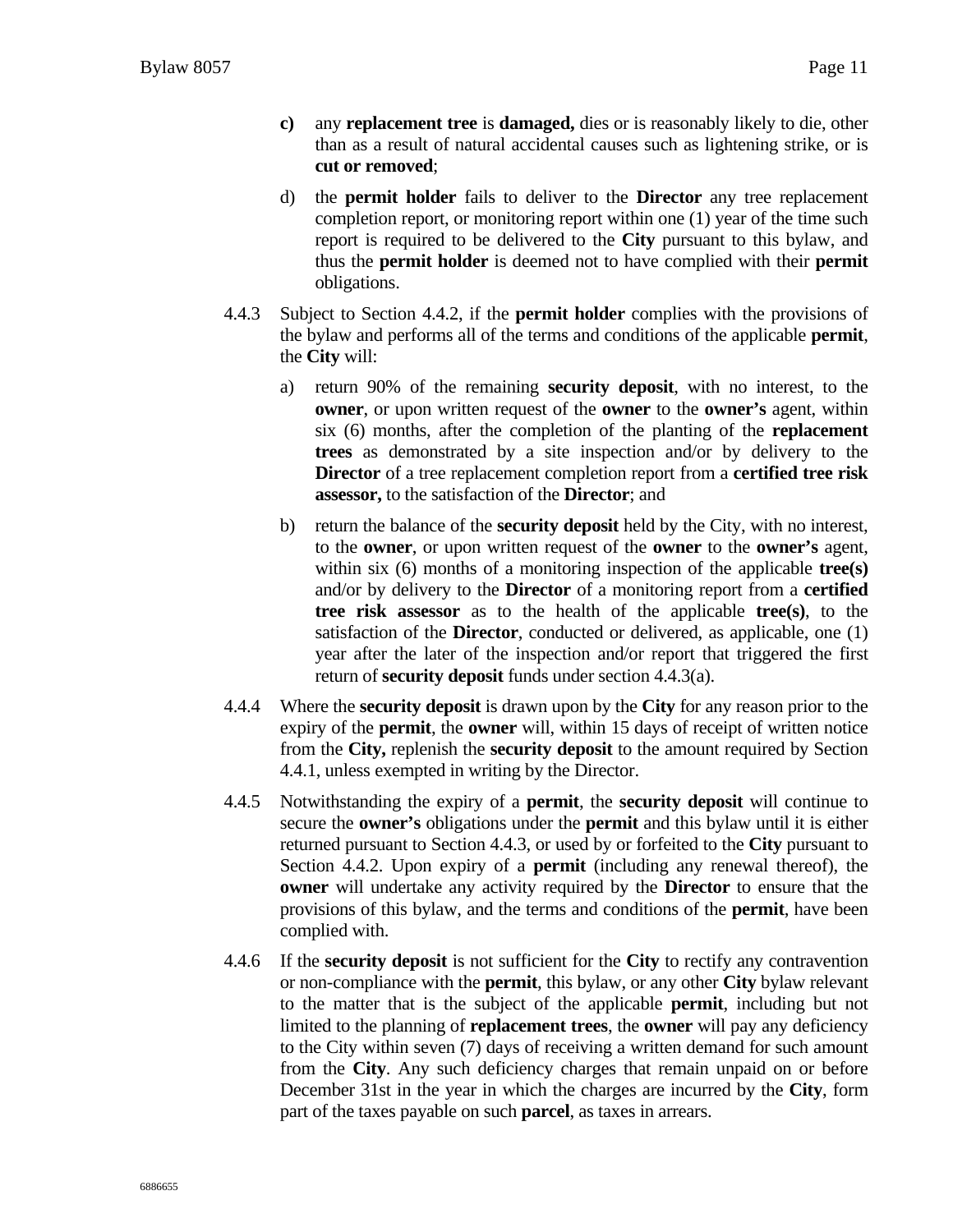4.4.8 If a **security deposit** is in the form of a letter of credit and it will expire prior to the **permit holder** complying with the provisions of this bylaw, or prior to the performance of all of the terms and conditions expressed in the applicable **permit**, the **owner** will deliver to the **City**, at least 30 days prior to its expiry, a replacement letter of credit on the same terms as the original letter of credit provided to the **City**, unless otherwise approved by the **Director.** If the **owner** fails to do so, the **City** may draw down upon the letter of credit and hold the resulting cash as the **security deposit** in lieu thereof.

#### **4.5 Permit Issuance or Refusal**

- 4.5.1 The **Director** may issue a **permit** if:
	- a) an application for a **permit** complies with the requirements of this bylaw; and
	- b) the proposed **tree cutting or removal** complies with this bylaw and all other applicable **City** bylaws.
- 4.5.2 The **Director** may refuse to issue a **permit** if the proposed **tree cutting or removal** is within a **tree retention area**.

#### **4.6 Expiry**

4.6.1 Every **permit** shall expire 12 months from the date of issue or upon such earlier date as may be specified in the **permit**.

#### **4.7 Abandoned or Cancelled Applications**

- 4.7.1 An application will be deemed to have been abandoned if the applicant fails to fully and completely respond to a request by the **Director** for documentation or information under this bylaw within one (1) year of the date the request is made. Once abandoned, all application fee(s) collected will be forfeited to the **City**, and if the applicant has delivered a **security deposit** to the City:
	- a) it shall be returned to the applicant if no **tree** subject to the application has been **cut or removed.** If, after making reasonable efforts to locate the **owner**, said person cannot be located, a non-refundable administrative fee of \$500 will be charged by the **City** and paid from the **security deposit** for each year that the City retains the **security deposit** commencing six (6) months after the application is deemed abandoned; or
	- b) if any **tree** subject to the application has been **cut or removed** other than in accordance with an issued **permit**, the **security deposit** shall be forfeited to the City for the planting of **replacement tree(s)** on the **parcel**, for contribution to the City's Tree Compensation Fund, or for use as otherwise determined by the Director.

If the applicant wishes to proceed with any **cutting or removal** after any such abandonment, the applicant must, unless exempted in writing by the **Director**, submit a new application for a **permit** and must pay an additional nonrefundable application fee as specified in the *Consolidated Fees Bylaw*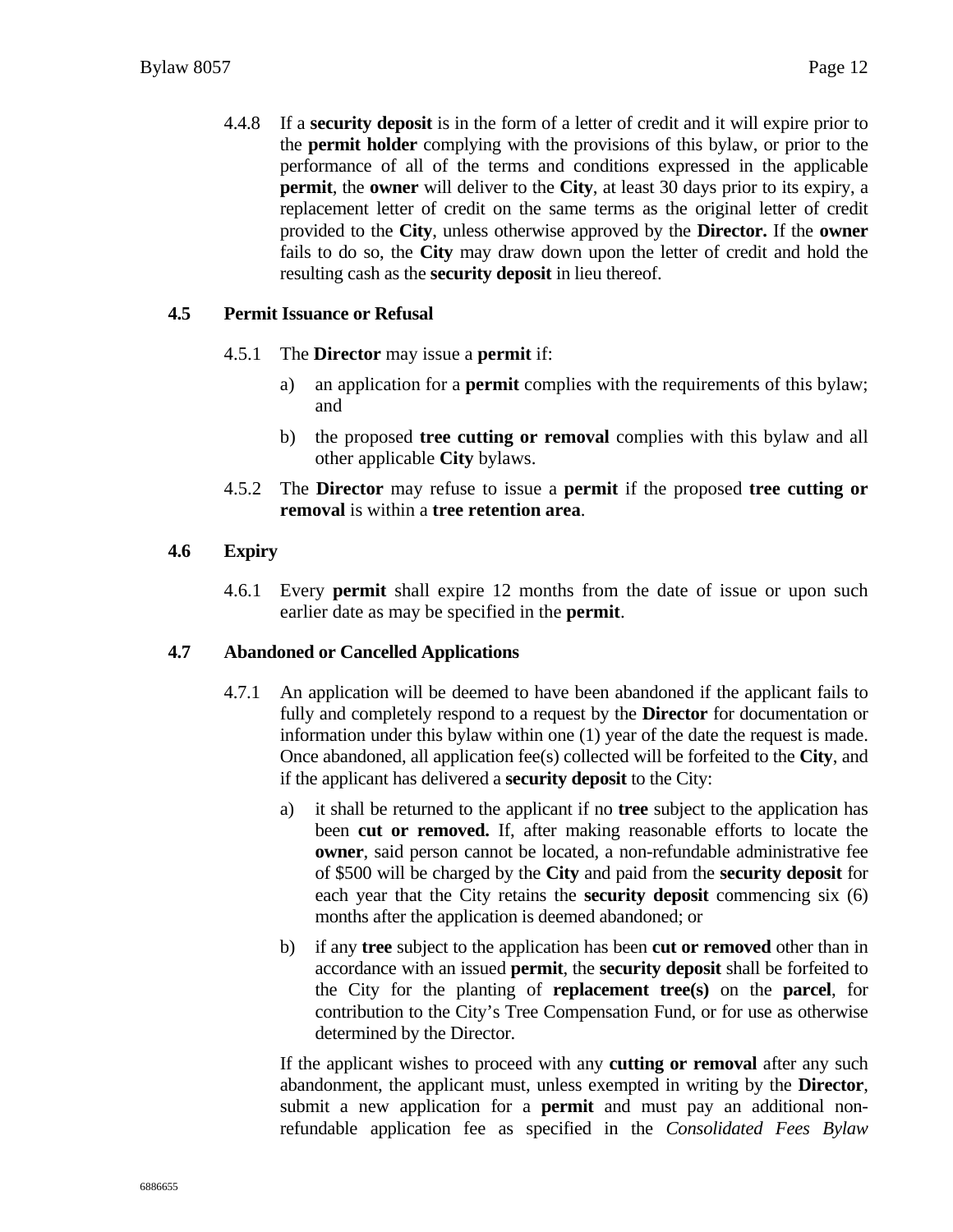*No. 8636*. If the **security deposit** has been forfeited a new **security deposit** will be required, and if the **security deposit** has been drawn down upon as provided in subsection 4.7.1(a) above the **owner** will be required to replace it with a new **security deposit** in the full amount required by this bylaw.

- 5.7.2 Where the applicant for a **permit** is not the **owner** of the subject **parcel**, the **owner**:
	- a) may withdraw the application, or
	- b) if the **permit** has been issued but the **tree cutting or removal** under said **permit** has not yet commenced, may cancel said **permit;**

upon not less than five (5) business day's written notice to the **Director**. If a **security deposit** has been delivered it will be returned to the **owner**.

#### **4.8 Renewal, Extension or Modification**

- 4.8.1 If the **tree cutting or removal** operations authorized by a **permit** are not completed before the **permit** expires, or it becomes necessary to alter or deviate from the particulars of the **permit** application or the tree cutting and replacement plan submitted for a **permit**, the **Director** may renew, extend or modify the **permit** upon written request of the permit holder, subject to the following:
	- a) a permit holder has no vested right to receive an extension, renewal or modification and the **Director** may require that a new **permit** be obtained;
	- b) the permit holder shall pay a non-refundable fee in the amount set from time to time in the Consolidated Fees Bylaw No. 8636;
	- c) the **Director** may not renew or extend a **permit** for a period of more than two years from the date of issuance of the original **permit**;
	- d) the **Director** may require that the permit holder provide additional information authorized by this bylaw as a pre-condition to considering an application for a **permit** renewal, extension or modification; and
	- e) all terms and conditions set out in the original **permit** shall apply to each renewal, extension or modification of the **permit** except as amended or modified by the renewal, extension or modification.

#### **PART FIVE: REGULATIONS**

#### **5.1 Tree Cutting or Removal**

5.1.1 Every **cutting or removal** of a **tree** shall comply with, and every **permit** issued under this bylaw is subject to, the observance or fulfilment of the following requirements, restrictions and regulations, to the satisfaction and approval of the **Director**: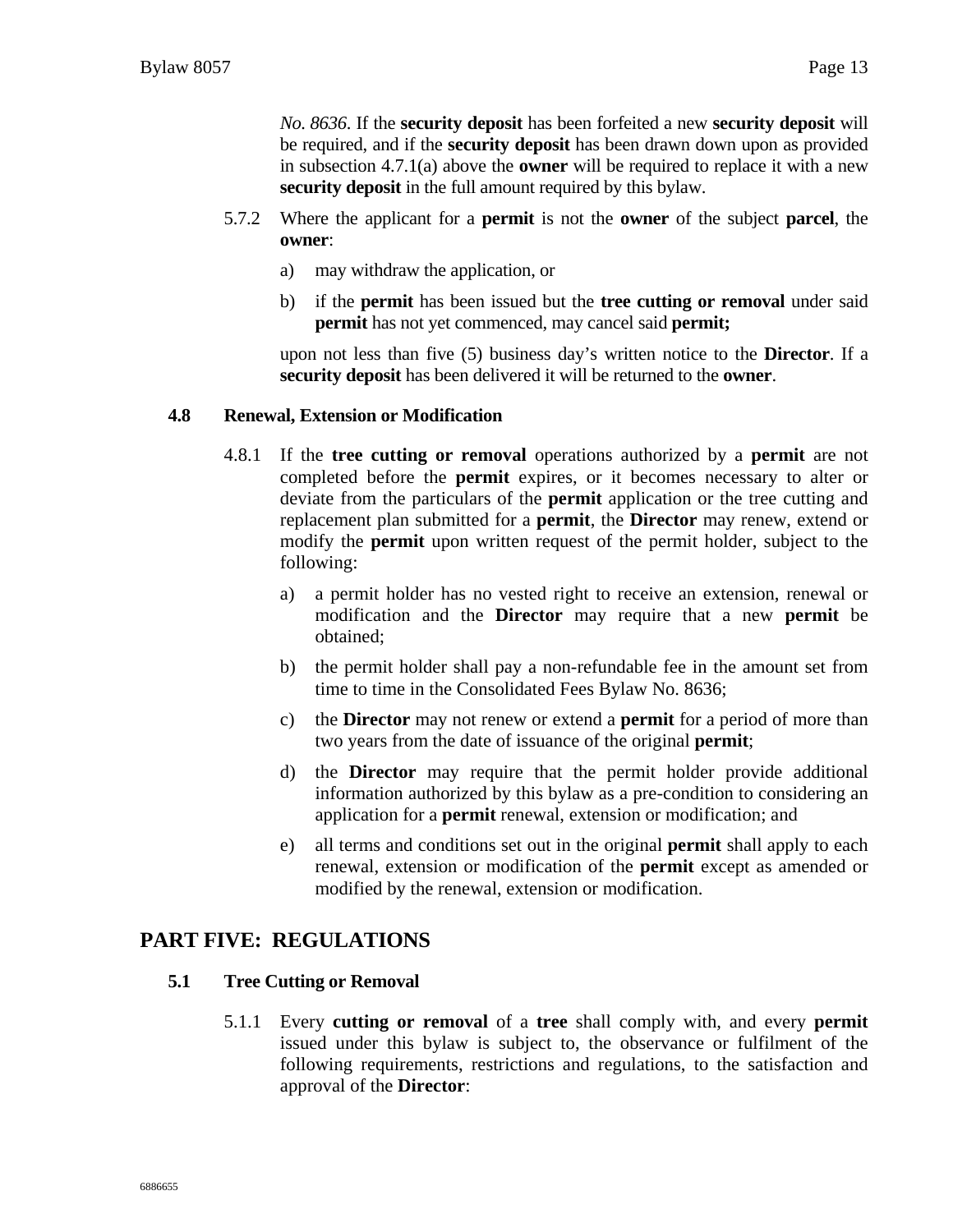- a) **tree** parts and woodwaste shall be properly disposed of by chipping or removal from site in accordance with all applicable **City** bylaws and Provincial regulations;
- b) each **tree** to be **cut or removed** shall be clearly identified with a flag, paint, survey tape or other such method;
- c) a tree **protection barrier** shall be placed around any **tree** or **trees** which are not to be **cut or removed**, in such a manner to ensure that the trunk, branches and root structure are not damaged by the **cutting or removal** operations. The **tree protection barrier** must be constructed prior to the issuance of the **permit** and must remain intact for any construction or demolition site throughout the entire period of construction or demolition;
- d) precautions shall be taken to ensure that **trees** which are not to be **cut or removed** are not be subject to any of the damaging activities prohibited by subsection 3.1.3;
- e) no **tree cutting or removal** activities may be carried out between the hours of 6:00 p.m. and 8:00 a.m. the following day;
- f) all damage to drainage facilities, **watercourses**, **highways** or other public or private property arising from the removal of a tree shall be promptly and properly repaired to the satisfaction of the **Director** at the expense of the permit holder;
- g) all **watercourses**, groundwater aquifers, waterworks, ditches, drains, sewers or other established drainage facilities shall be kept free of all woodwaste arising from or caused by the **tree cutting or removal** operations;
- h) all hazards or potential hazards arising from the **tree cutting or removal** operation shall be adequately fenced or otherwise protected for the safety of the public;
- i) **tree cutting or removal** operations must not encroach upon, undermine, damage or endanger any adjacent property or any setback area prescribed in the **permit** or a bylaw; and
- j) **tree cutting or removal** operations shall be limited only to the area specified in the **permit** which shall be clearly marked at the site and such markings maintained for the duration of the **permit**.
- 5.1.2 The **Director** may issue a **permit** subject to the observance or fulfilment of any additional conditions specified in the **permit** which in the opinion of the **Director** are necessary to achieve the purposes of this bylaw.

#### **5.2 Protection of Retained Trees During Construction and Site Preparation**

5.2.1 With an application for issuance of a building permit or subdivision approval, the **owner,** or the applicant on behalf of the **owner**, must submit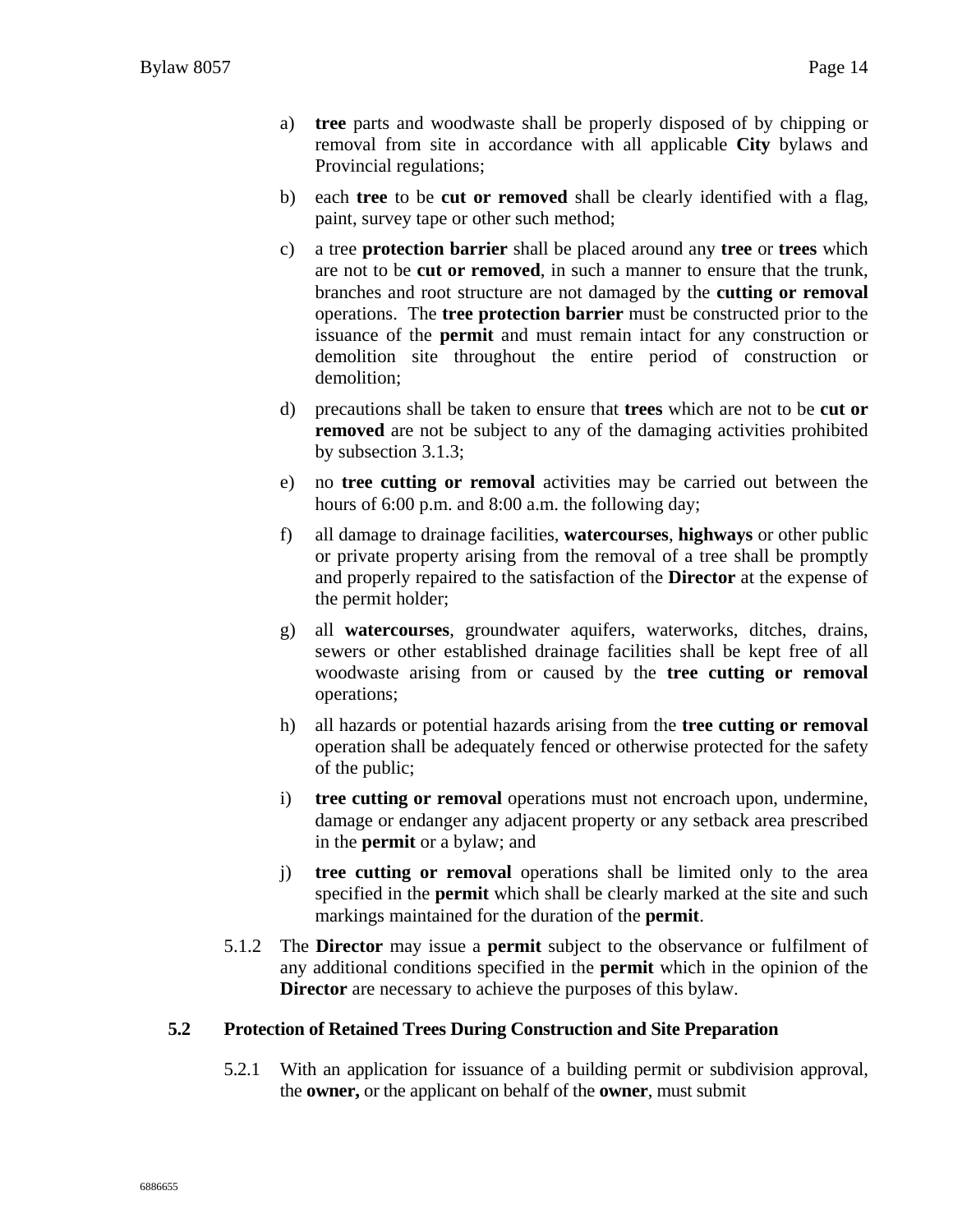- a) a survey, certified correct by a BC land surveyor who is a member of the Association of British Columbia Land Surveyors that shows:
	- i) each **tree** located on the **parcel**, on adjacent property within two metres of any boundary of the **parcel**, and on any City street adjacent to the **parcel**;
	- ii) the **tree** grade or **tree** elevation for each **tree** referred to in subsection (i);
	- iii) the **drip line** for each such **tree**; and
	- iv) the location, height, and diameter of each stump on the **parcel**.
- b) a certified report by a **certified tree risk assessor**, that sets out:
	- i) the condition, size, and species of **trees** on the **parcel**;
	- ii) the impact of the proposed **works** or subdivision on the health of **trees** on the **parcel**, and potential hazards to them during or after the **works**; and
	- iii) recommended construction practices to protect **trees** during and after the **works**; and
- c) a statement of purpose and rationale for the proposed **tree protection barrier(s)**;
- d) a tree management plan drawn to approximate scale identifying:
	- i) the boundaries of the subject **parcel**;
	- ii) any abutting streets, lanes or public access rights of way;
	- iii) the location of existing buildings and structures;
	- iv) the location, species and **dbh** of those **trees** proposed to be **retained trees** and the location and specifications of any **tree protection barrier(s)**; and
	- v) the location of significant topographic and hydrographic features and other pertinent site information;
- e) the street location and legal description of the **parcel**;
- f) the consent, in writing, of the **owner(s)** of the **parcel**, if different from the applicant, authorizing the applicant to act as the **owner's** agent;
- g) if any **tree protection barrier(s)** are to be located on any additional **parcel(s),** the consent in writing of the registered owner(s) of such **parcel(s)**;
- h) the proposed commencement and completion dates for the **works**; and
- i) a **letter of undertaking**.
- 5.2.2 Despite anything contained in the **City's** bylaws, a person is not entitled to a building permit for demolition, excavation, or construction on a **parcel**, and the application for such building permit will not be deemed complete, and a person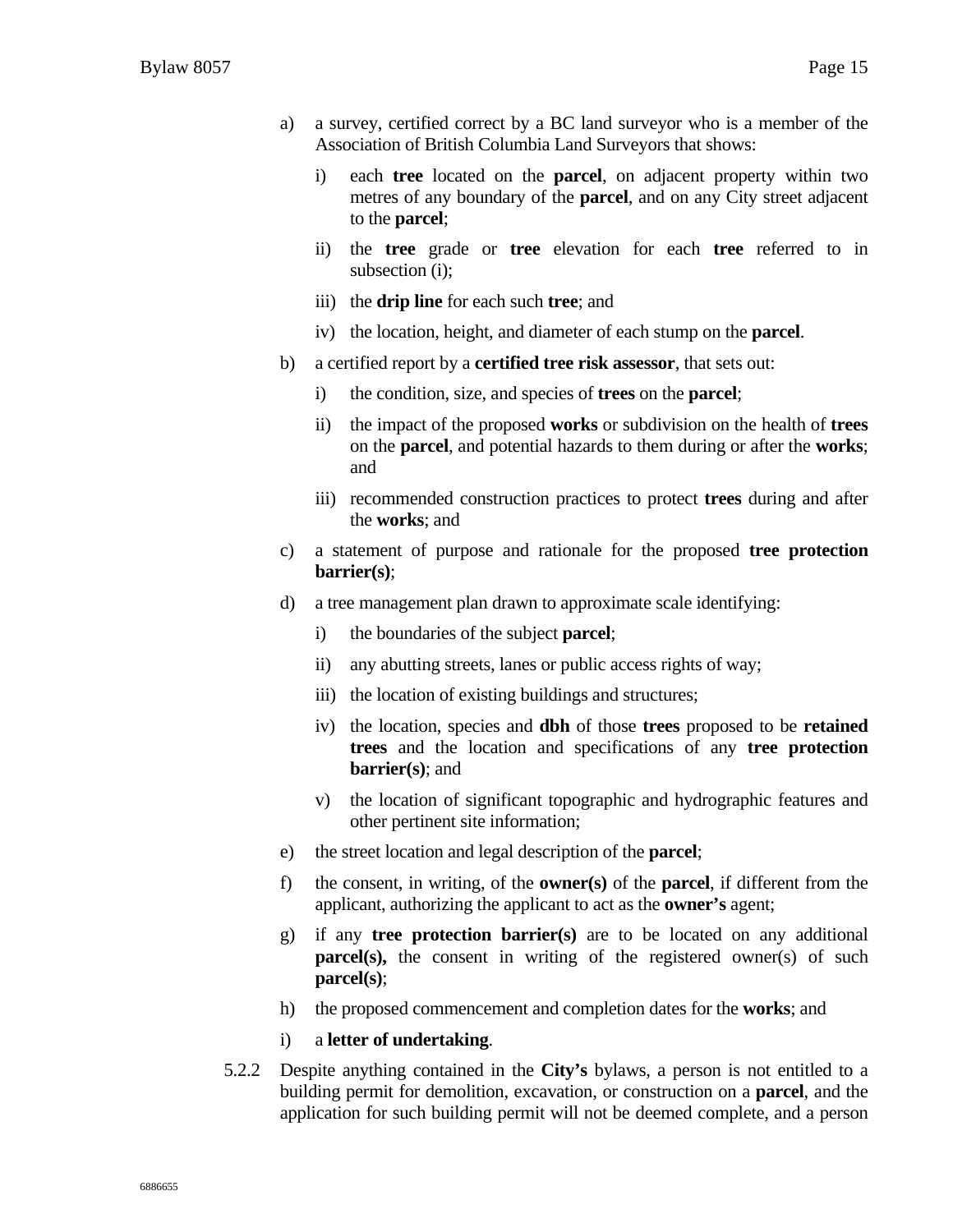is not entitled to a subdivision approval, and the application for such subdivision is not deemed complete, except if:

- a) the **owner** has complied with Sections 5.2.1 and 5.2.2 of this bylaw; and
- b) the **Director** has inspected and approved the **tree protection barrier(s)** on the **parcel**, on adjacent property, or the **City** street, as applicable.
- 5.2.3 If a building permit application is for alterations to only the interior of a building, and, in the opinion of the **Director**, none of the **work**, or storage, transport, or removal of materials, will affect any **tree** located on the **parcel**, sections 5.2.1 and 5.2.2 do not apply.
- 5.2.4 A person performing **works** on a **parcel** containing one or more **retained trees**, or where one or more **retained trees** are located on property or **City** street adjacent to the **parcel** shall:
	- a) install a **tree protection barrier** around any **retained tree** or group of **retained trees** of size and location specified in the **City's** tree protection distance table, as approved and amended by the **Director** from time to time;
	- b) ensure that such **tree protection barrier** is constructed of mesh fencing on 2"x4" wood rails or equivalent framing with railings along the tops, sides and bottom, or is constructed of materials otherwise satisfactory to the **Director**;
	- c) display signage indicating that the area within the **tree protection barrier**  is a "tree protection zone," and stating that no encroachment, storage of materials, excavation, or **damage** to **retained trees** is permitted within the "tree protection zone;"
	- d) arrange for inspection by the **Director** before any **works** commence, and refrain from commencing **works** until the **Director** has approved the **tree protection barrier(s)**; and
	- e) ensure that the **tree protection barrier(s)** remain in place until approval of its removal is received from the **Director**.
- 5.2.5 In addition to the requirements of Section 5.2.4, before and during **works** on a **parcel**, if one or more **retained tree** is located on **City** road, the **owner** must:
	- a) comply with the requirements of the **Director** with respect to any tree on a boulevard or lane adjacent to the **parcel**;
	- b) ensure that each **tree protection barrier**:
		- i) allows for free and clear passage of pedestrians on the surrounding portion of the boulevard and on the sidewalk adjacent to the boulevard;
		- ii) allows for clear visibility of fire hydrants, driveway accesses, and crosswalks;
		- iii) is 0.6 m or more from the curb to allow for the opening of car doors; and
		- iv) is 0.3 m or more from the edge of any sidewalk located within a grass boulevard.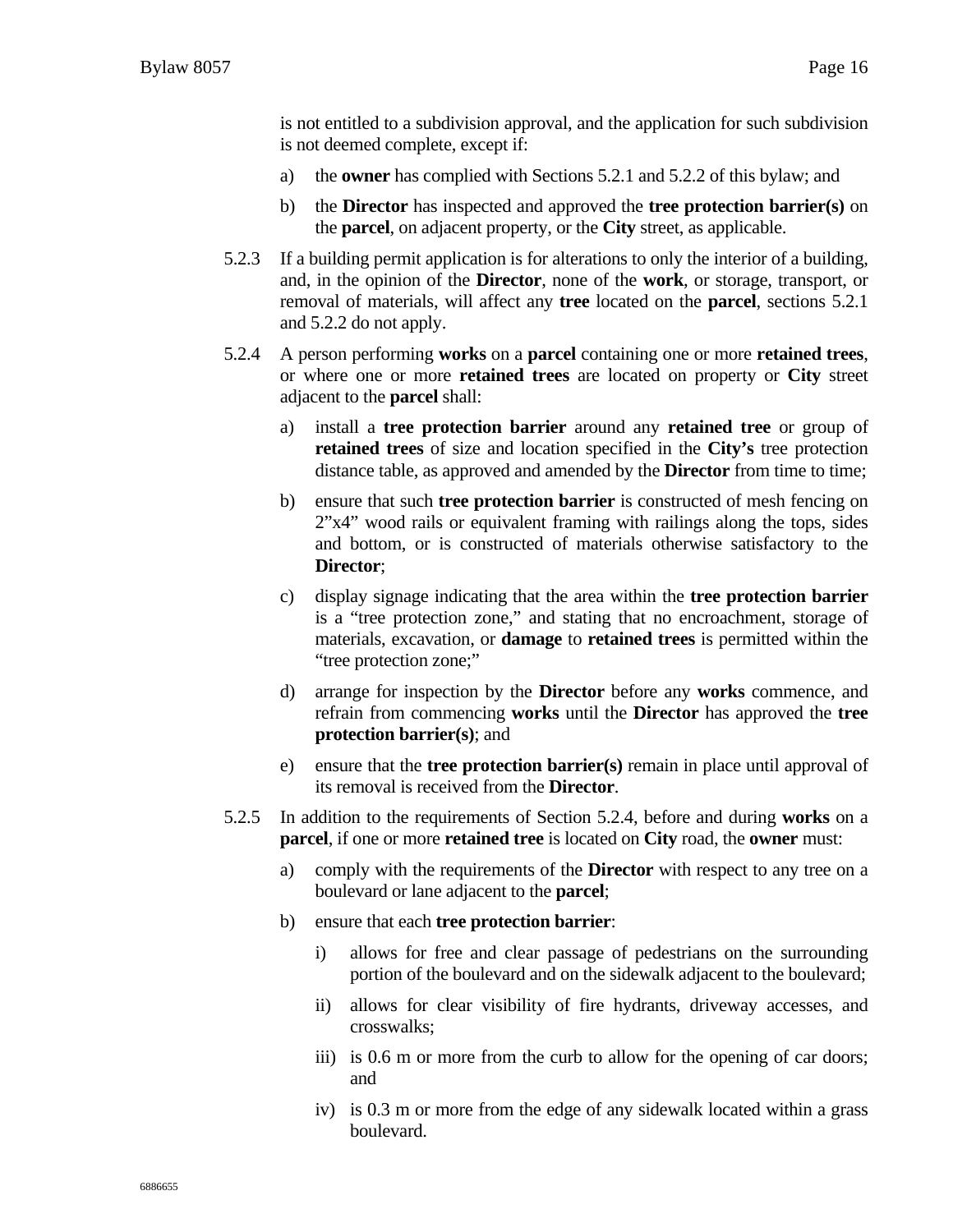#### 5.2.6 **Security Deposit Required for Retained Trees**

Prior to the issuance of a building permit or approval of a subdivision where one or more **retained trees** have been identified, the **owner**, or the applicant on behalf of the **owner**, must deliver a **security deposit** to the **Director** in the amount specified in the *Consolidated Fees Bylaw No. 8636* securing the preservation of the **retained tree(s)**. If the applicant provides the **security deposit,** the applicant is deemed to provide the **security deposit** on behalf of and for the **owner**.

- 5.2.7 The **security deposit** delivered pursuant to Section 5.2.6 above will be governed by the following provisions:
	- a) The **City** may immediately cash any letter of credit held as the **security deposit**, and, in the **Director**'s discretion, apply the proceeds of such letter of credit, or, if the **security deposit** is held as cash, apply said funds to have **replacement trees** planted on the subject **parcel** by **City** staff, or a contractor engaged by the **City**, as a cash-in-lieu contribution on behalf of the **owner** to the **City**'s Tree Compensation Fund for off-site planting, or as the **Director** may otherwise decide, if:
		- i) any **retained tree** is **damaged,** or dies, other than as a result of natural accidental causes such as lightening strike, or is **cut or removed**;
		- ii) any **replacement tree,** to be planted by the **owner** as compensation for a **retained tree** that is **damaged,** dies, or is **cut or removed**, is:
			- (A) not planted within six (6) months of the **damage,** death, **cutting or removal** of the **retained tree**; or
			- (B) is planted but is itself **damaged**, or dies, or is **cut or removed**; or
		- iii) the **owner** fails to deliver to the **Director** any post-construction assessment report from the certified tree risk assessor within one (1) year of the substantial completion of the **works**, or the monitoring report from the certified tree risk assessor within two (2) years of the substantial completion of the **works**, and thus the **owner** is deemed not to have complied with their obligations to preserve the **retained trees**  under this bylaw.
	- b) Subject to subsection 5.2.7(a), if the **owner** complies with the provisions of the bylaw, the **City** will:
		- i) return 90% of the remaining **security deposit**, with no interest, to the **owner**, or upon written request of the **owner** to the **owner's** agent, within six (6) months after the later of:
			- (A) substantial completion of the **works** and confirmation that the **retained tree(s)** have been protected in accordance with the **permit**, as demonstrated by a site inspection and/or by delivery to the **Director** of post-construction assessment report from a **certified tree risk assessor**, to the satisfaction of the **Director** and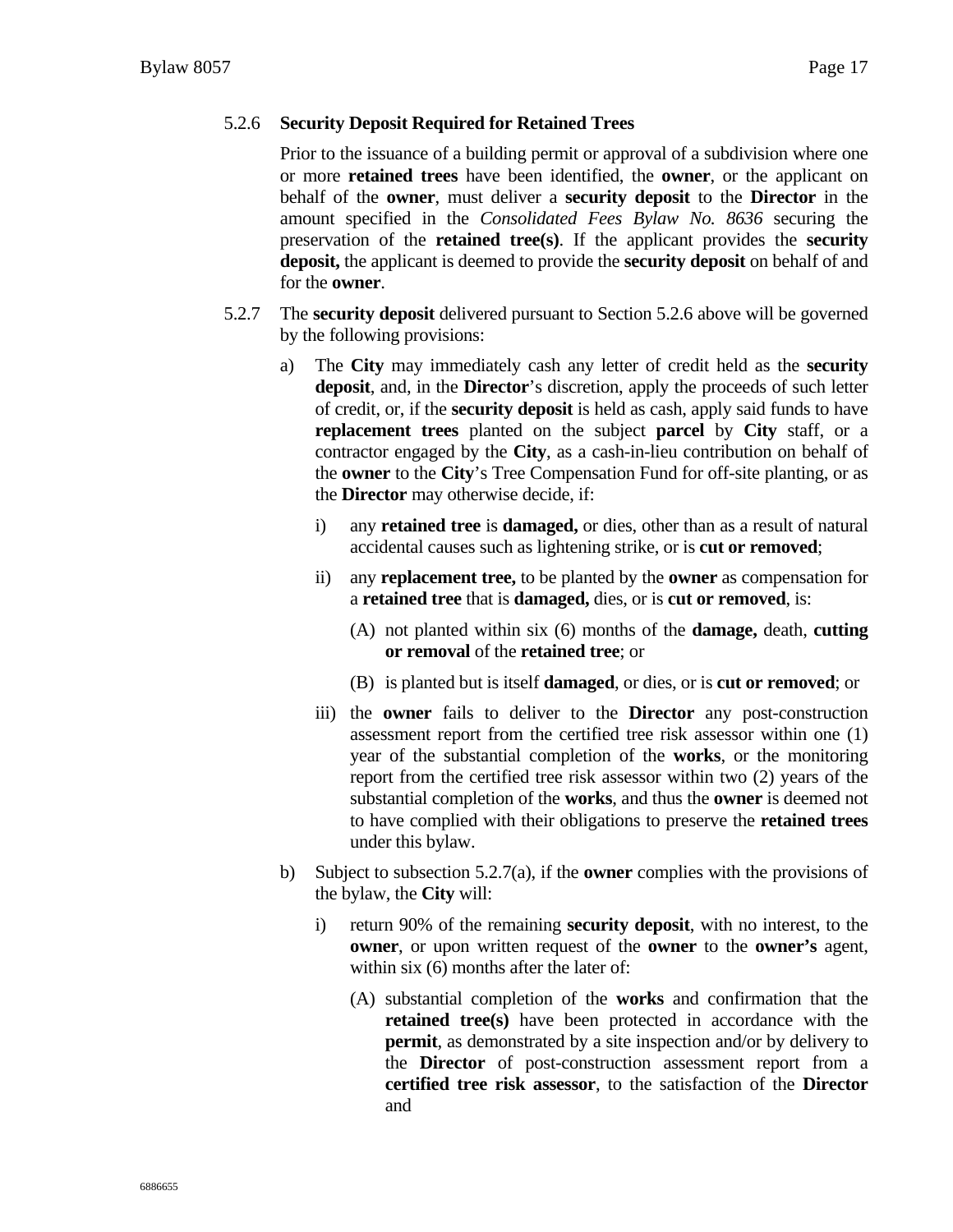(B) completion of the planting of the **replacement trees** as demonstrated by a site inspection and/or by delivery to the **Director** of a tree replacement completion report from a **certified tree risk assessor,** to the satisfaction of the **Director**.

Notwithstanding the foregoing, if any or all of the retained **tree(s)** are a **significant tree**, the City will return 50% rather than 90% of the remaining **security deposit** upon the later of the above dates; and

- iii) return the balance of the **security deposit** held by the City, with no interest, to the **owner**, or upon written request of the **owner** to the **owner's** agent, within six (6) months after the later of the one (1) year post substantial completion and planting monitoring inspection and/or delivery of a monitoring report from a **certified tree risk assessor** as to the health of the applicable **tree(s)**, to the satisfaction of the **Director**.
- c) If the **security deposit** is not sufficient for the **City** to rectify any contravention or non-compliance with this bylaw, or any other **City** bylaw relevant to the matter that is the subject of the applicable **permit**, including the planting of any **replacement tree(s)**, the **owner** will pay any deficiency to the City within seven (7) days of receiving a written demand for such amount from the **City**. Any such deficiency charges that remain unpaid on or before December 31st in the year in which the charges are incurred by the **City**, form part of the taxes payable on such **parcel**, as taxes in arrears.
- d) If a **security deposit** is in the form of a letter of credit and it will expire prior to the **owner** complying with the provisions of this bylaw, the **owner** will deliver to the **City**, at least 30 days prior to its expiry, a replacement letter of credit on the same terms as the original letter of credit provided to the **City**, unless otherwise approved by the **Director.** If the **owner** fails to do so, the **City** may draw down upon the letter of credit and hold the resulting cash as the **security deposit** in lieu thereof.

#### **5.3 Hazardous or Standing Dead Trees**

- 5.3.1 The **Director** may make the determination that a **tree** is a **hazardous or standing dead tree**, and, if such a determination is made, the **Director** may serve an **order to remove** on the **owner** of the **parcel** on which such **tree** is located which required the registered owner to:
	- a) apply for a **permit**; and
	- b) remove said **hazardous or standing dead tree**

within a specified time period.

- 5.3.2 The **order to remove** must be served on the **owner** of the **parcel** on which the **hazardous or standing dead tree** by either:
	- a) personal service; or
	- b) registered mail with acknowledgement of receipt, to the address of the **owner** of the **parcel** shown on the last real property assessment rolls, or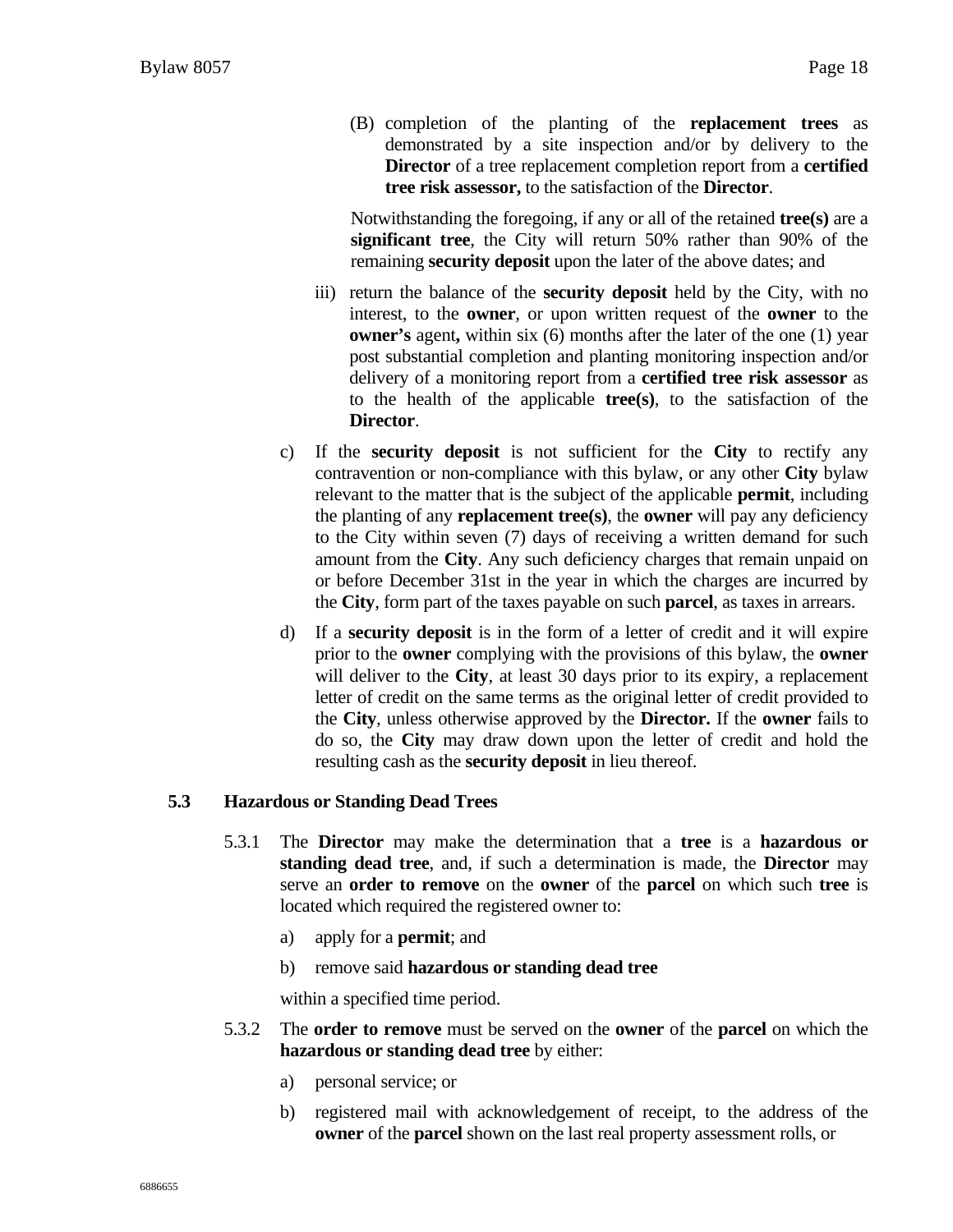provided that where the **owner** is a registered company or society, service may be accomplished by leading it at, or mailing by it by registered mail to, the head office or attorney address shown on the corporate register or society register, as applicable.

- 5.3.3 Where an **order to remove** is not personally served in accordance with subsection 5.3.2(a) above, such order is deemed to have been served on the third  $(3<sup>rd</sup>)$  day after mailing.
- 5.3.4 The **Director** may make inspections pursuant to Section 6.1 at any time to determine if the directions of an **order to remove** and the required related **permit** are being complied with.
- 5.3.5 Where the **owner** of a **parcel** subject an **order to remove** fails to comply with that order, **City** staff, or a contractor engaged by the **City**, may enter on the **parcel**, at reasonable times and in a reasonable manner, to remove the **hazardous or standing dead tree** at the expense of the defaulting **owner**.
- 5.3.6 Where a **hazardous or standing dead tree** has been removed in accordance with Section 5.3.5, the charges for such removal if unpaid on or before December  $31<sup>st</sup>$  in the year in which the charges are incurred by the **City**, form part of the taxes payable on such **parcel**, as taxes in arrears.
- 5.3.7 Where an **owner** is subject to an **order to remove**, they may apply to the **City Council** for reconsideration of the matter in accordance with Section 6.5, other than that the deadline to apply for such reconsideration. The application for such reconsideration shall be made at least 72 hours prior to the expiration of the time given in the **order to remove**.

### **PART SIX: ADMINISTRATION**

#### **6.1 Inspection**

- 6.1.1 The **Director** is hereby authorized at all reasonable times to enter upon and inspect any lands to determine whether the requirements, restrictions, regulations, terms, conditions and directions of this bylaw or a **permit** issued under this bylaw are being observed.
- 6.1.2 The **Director** may, at all reasonable times, assess or inspect, or cause an assessment or inspection to be made of any **trees** to which this bylaw applies, including an assessment of the location, size, species and condition of such **trees**, in the following circumstances:
	- a) where land is subject to an application for subdivision, approval of a servicing plan prior to subdivision, a development permit, a development variance permit, a temporary commercial or industrial use permit or a building permit;
	- b) when **replacement trees** have been planted as required by this bylaw; or
	- c) when an application for a **permit** to carry out **tree cutting or removal** operations has been made under this bylaw.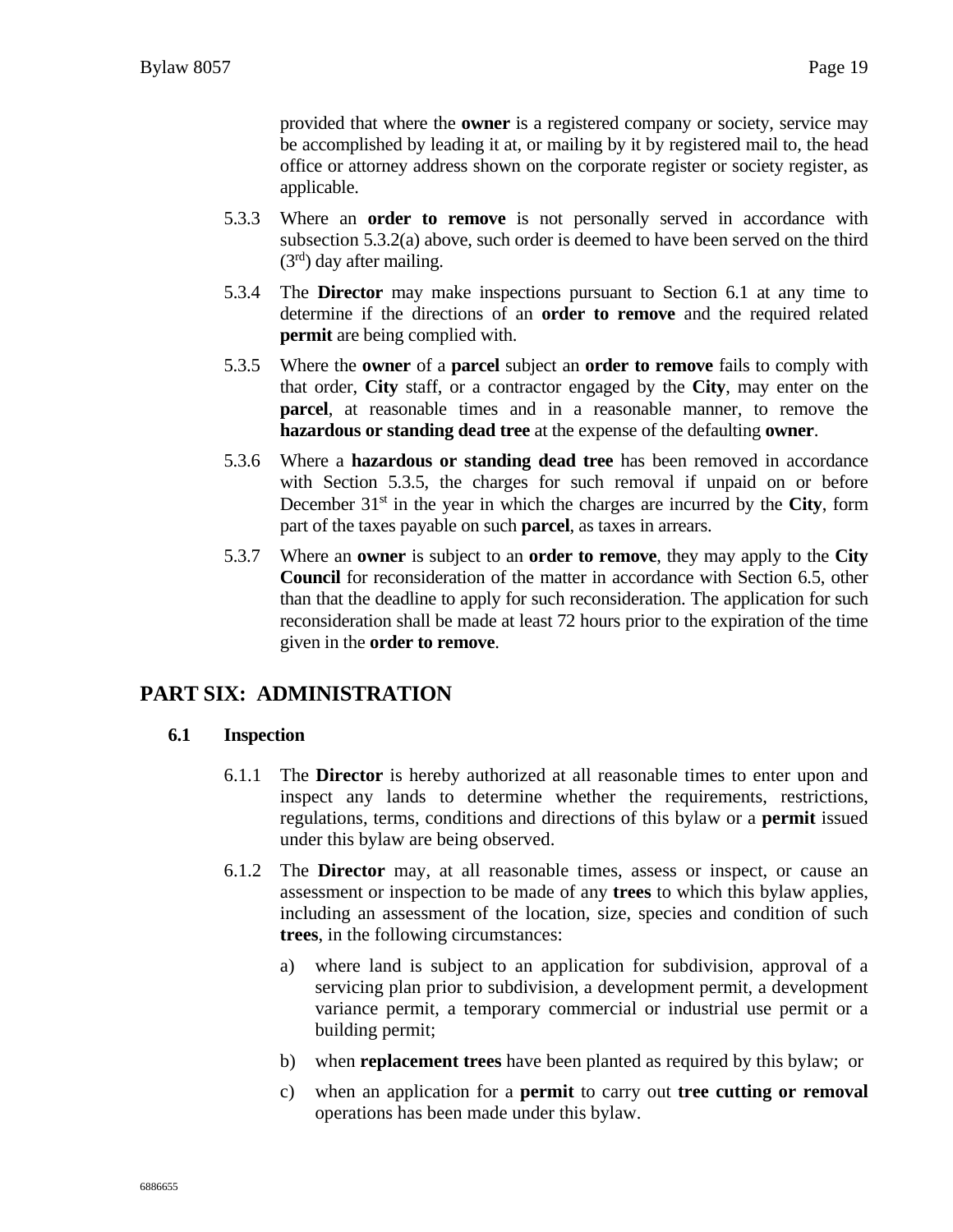6.1.3 No person shall prevent or obstruct or attempt to prevent or obstruct the **Director** or designate from entering upon lands as authorized by subsections 6.1.1 and 6.1.2.

#### **6.2 Notice of Non-compliance**

- 6.2.1 The **Director** may give notice, in the form established in Schedule "C", to any person of a breach of, or non-compliance with, any of the provisions of this bylaw or a **permit** issued under this bylaw, and such person shall immediately cease all **tree cutting or removal** activities until such breach or noncompliance is remedied to the satisfaction of the **Director**, and every owner of land shall refuse to suffer or permit further **tree cutting or removal** operations upon the owner's land until such time as the breach or noncompliance is remedied to the satisfaction of the **Director**.
- 6.2.2 The **Director** may give notice, in the form established in Schedule "C", to any person of a breach of, or non-compliance with, any of the provisions of this bylaw or a **permit** issued under this bylaw, and such person shall immediately cease all **works** requiring the **tree protection barrier(s)** until such breach or non-compliance is remedied to the satisfaction of the **Director**, and every **owner** of lands shall refuse to suffer or permit further **works** upon the **owner's parcel** until such time as the breach or non-compliance is remedied to the satisfaction of the **Director**.

#### **6.3 Failure to Remedy Non-compliance**

- 6.3.1 In the event that a person having received notice under Section 6.2 fails within the time specified therein to remedy such breach, the **City** or its appointed agents may enter upon the lands or any part thereof and carry out the works required to remedy the breach, and the expense of doing so shall be paid by the person in breach and, if not paid within 90 days, the expense, with interest at the prescribed rate and costs, shall be recovered from the owner of the lands in the same manner as municipal taxes.
- 6.3.2 In the event that the **City** has drawn down on a **security deposit** and has elected to plant any of the related **replacement trees** on the **parcel p**ursuant to Section 4.4.2, 5.2.7(a), or 7.6(c), the **City** or its appointed agents may enter upon the **parcel** or any part thereof, or upon any adjacent property on which **retained trees** were **damaged, cut or removed**, as applicable, notwithstanding the expiry of any related **permit** or the change in ownership of any **parcel,** to carry out the planting of such **replacement trees**.

#### **6.4 Suspension or Cancellation of Permit**

- 6.4.1 Without limiting the application of Part Seven (Offences and Penalties) and Section 4.4 (Security Deposit)), if:
	- a) there is a contravention of any term, condition, requirement or restriction of this bylaw or a **permit** issued under this bylaw; or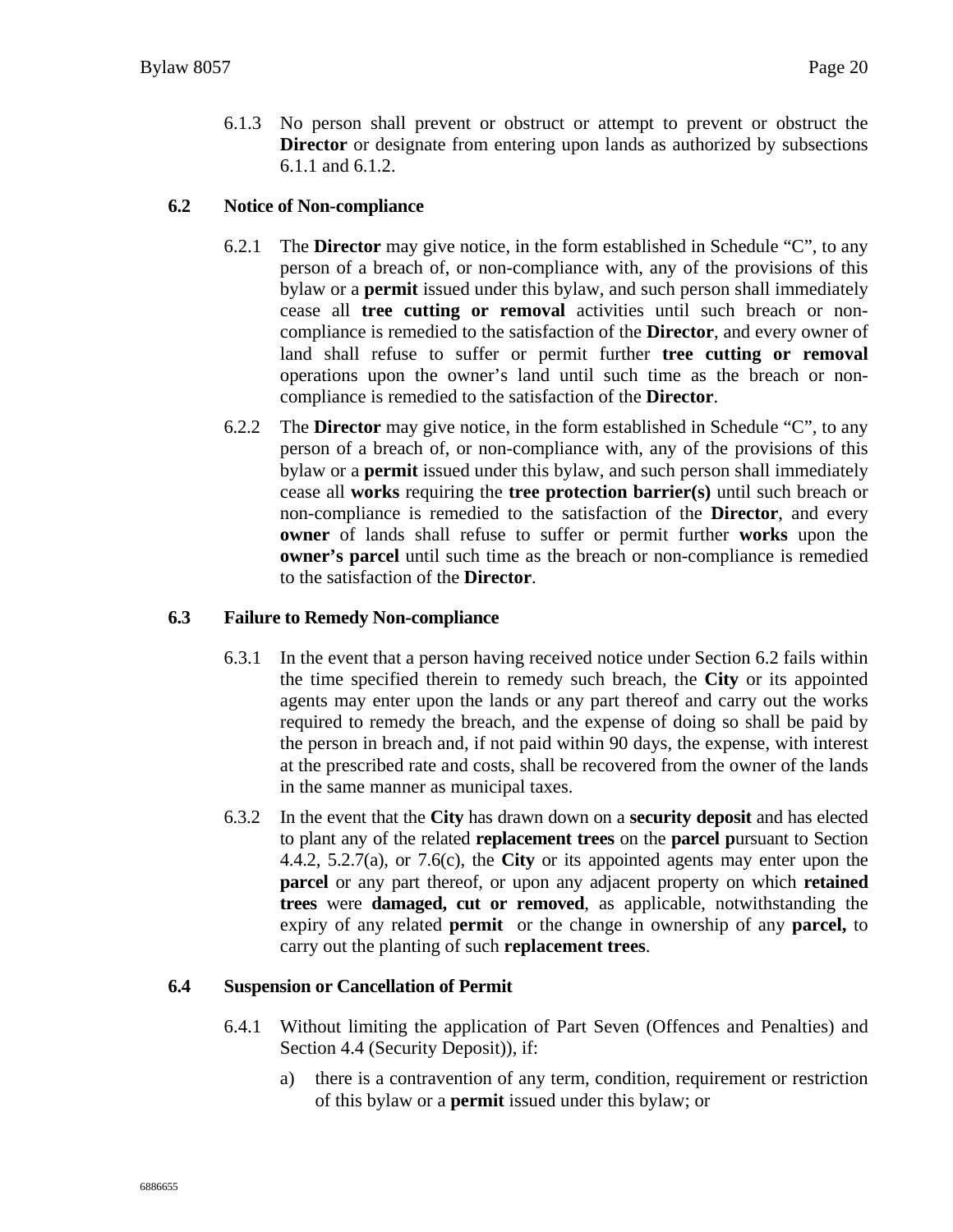b) a **permit** was issued under this bylaw on the basis of statements made in the **permit** application or a report, declaration or record required under this bylaw, that were false or misleading with respect to a material fact or that omitted to state a material fact, the omission of which made the statement false or misleading;

the Director may:

- (i) suspend in whole or in part the rights of the permit holder under the **permit**;
- (ii) cancel the **permit**; or
- (iii) amend or attach new conditions to a **permit** with the consent of the permit holder.

#### **6.5 Right of Reconsideration**

- 6.5.1 Where an applicant or owner of property is subject to a requirement or a decision made by the **Director** under this bylaw and is dissatisfied with the requirement or decision, the applicant or owner may apply to the **City Council** for reconsideration of the matter within 30 days of the requirement or decision being communicated to them.
- 6.5.2 An application for reconsideration must be delivered in writing to the **City** Clerk and must set out the grounds upon which the applicant considers the requirement or decision of the **Director** is inappropriate and what, if any, requirement or decision the applicant or owner considers the **Council** ought to substitute.
- 6.5.3 At the meeting of **Council**, **Council** may hear from the applicant and any other person interested in the matter under reconsideration who wishes to be heard and may either confirm the requirement or decision of the **Director** or substitute its own requirement or decision.

### **PART SEVEN: OFFENCES AND PENALTIES**

- 7.1 Any person who: (a) violates or contravenes any provision of this bylaw or any **permit** issued under this bylaw, or who causes or allows any act or thing to be done in contravention or violation of this bylaw or any **permit** issued under this bylaw; or (b) fails to comply with any **permit** issued under this bylaw, or any of the provisions of this bylaw, any other **City** bylaw, or any applicable statute; or (c) neglects or refrains from doing anything required under the provisions of this bylaw or under any **permit** issued under this bylaw; or (d) obstructs, or seeks or attempts to prevent or obstruct a person who is involved in the execution of duties under this bylaw, commits an offence, and where the offence is a continuing one, each day that offence is continued shall constitute a separate offence.
- 7.2 Where one or more **tree** is cut or removed or damaged, other than as authorized by this bylaw, or more than one **tree** is not replaced or maintained in accordance with a **permit** issued under this bylaw, a separate offence is committed in respect of each such **tree**.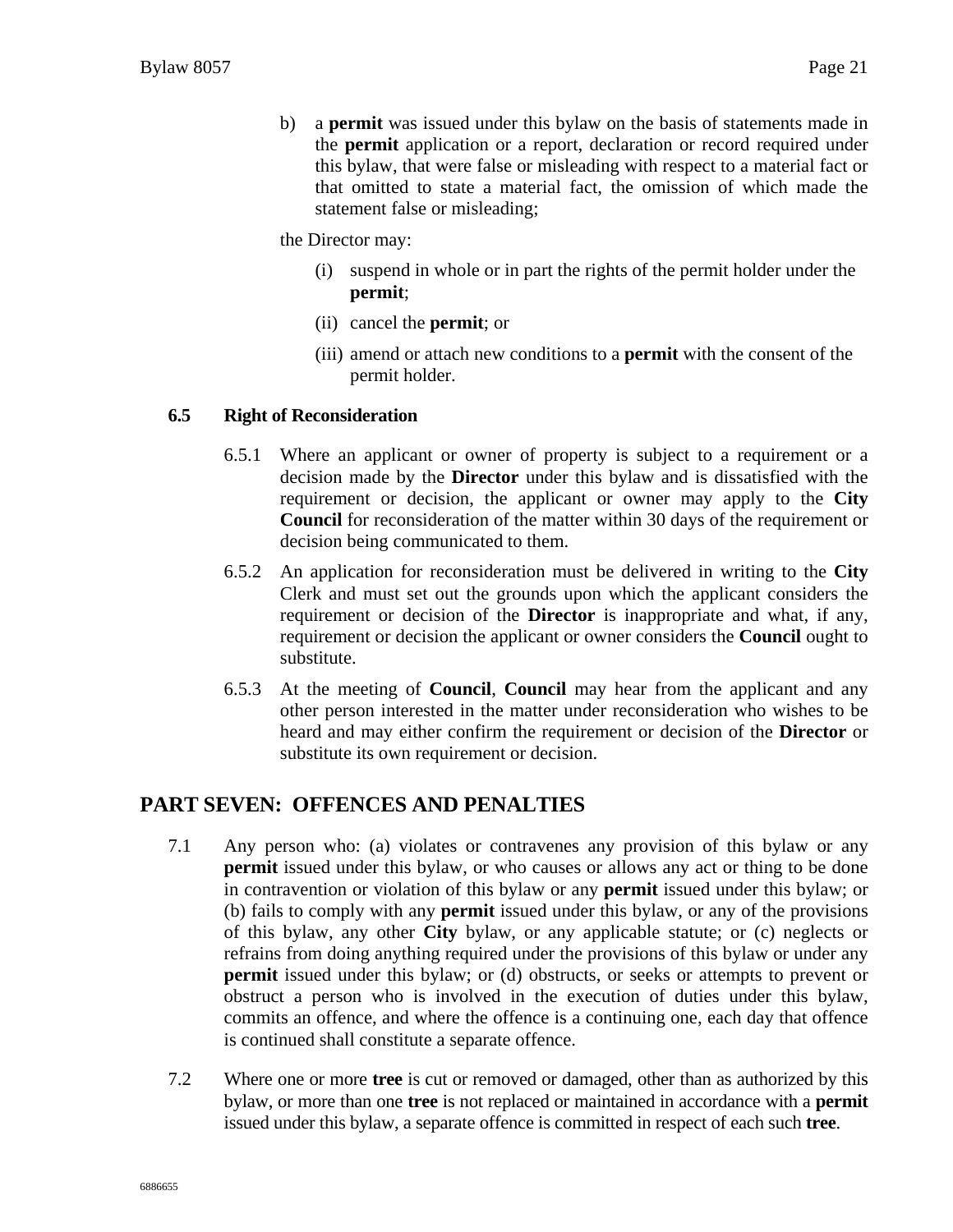- 7.3 Upon being convicted of an offence under this bylaw, a person shall be liable to pay a fine of not less than one thousand dollars (\$1,000.00) and not more than Fifty Thousand Dollars (\$50,000.00), in addition to the costs of the prosecution.
- 7.4 In addition to the penalties imposed under section 7.3, by order of the court, a person convicted of an offence under this bylaw may be directed to:
	- a) not do any act or engage in any activity that may result in the continuation or repetition of the offence;
	- b) pay the costs incurred by the **City** in investigating and prosecuting the offence;
	- c) pay compensation to the **City** for any damage or loss sustained by the **City** because of the commission of the offence to a maximum of \$25,000 or higher monetary limit as may be specified under the *Small Claims Act* in force at the time of the offence;
	- d) take any action the court considers appropriate to remedy any harm that resulted from the commission of the offence.
- 7.5 Pursuant to section 7.4 (d), the City may seek an order directing a person convicted of an offence under this bylaw to complete an education or training program for instruction in appropriate care and management of trees to a standard established by a provincial, national or international body for professional arboriculture, landscaping, or nursery practice.
- 7.6 In addition to any other penalty which may be imposed under this bylaw, where a person **cuts**, **removes** or damages, or causes, suffers or permits any **tree** to be **cut, removed**, or damaged in contravention of this bylaw or in violation of any term or condition of a **permit** issued under this bylaw, that person, within 30 days of receiving notice of such requirement from the **Director**, shall:
	- a) submit for the **Director's** approval a **tree** cutting and replacement plan in accordance with the requirements of Schedule "A", specifying the location and species of all **replacement trees**; and
	- b) plant and maintain on the same parcel in accordance with the approved **tree** cutting and replacement plan a minimum of two (2) **replacement trees** for each **tree** unlawfully **cut**, removed or damaged and in the event the **Director** determines it is not feasible or practical to replace the **trees** on the same parcel, the **replacement trees** shall be planted on **City** land in a location designated by the **Director.**
	- c) notwithstanding subsection 7.6(b) above, if the **tree** that is **cut or removed** is a **significant tree**:
		- i) deliver a **security deposit** to the **Director** in the amount specified in the *Consolidated Fees Bylaw No. 8636* securing the planting of **replacement trees**  as compensation for the **damage**, **cutting or removal** of a **significant tree**, which shall be held, use and released by the City upon the same terms as if it was taken pursuant to Section 5.2; and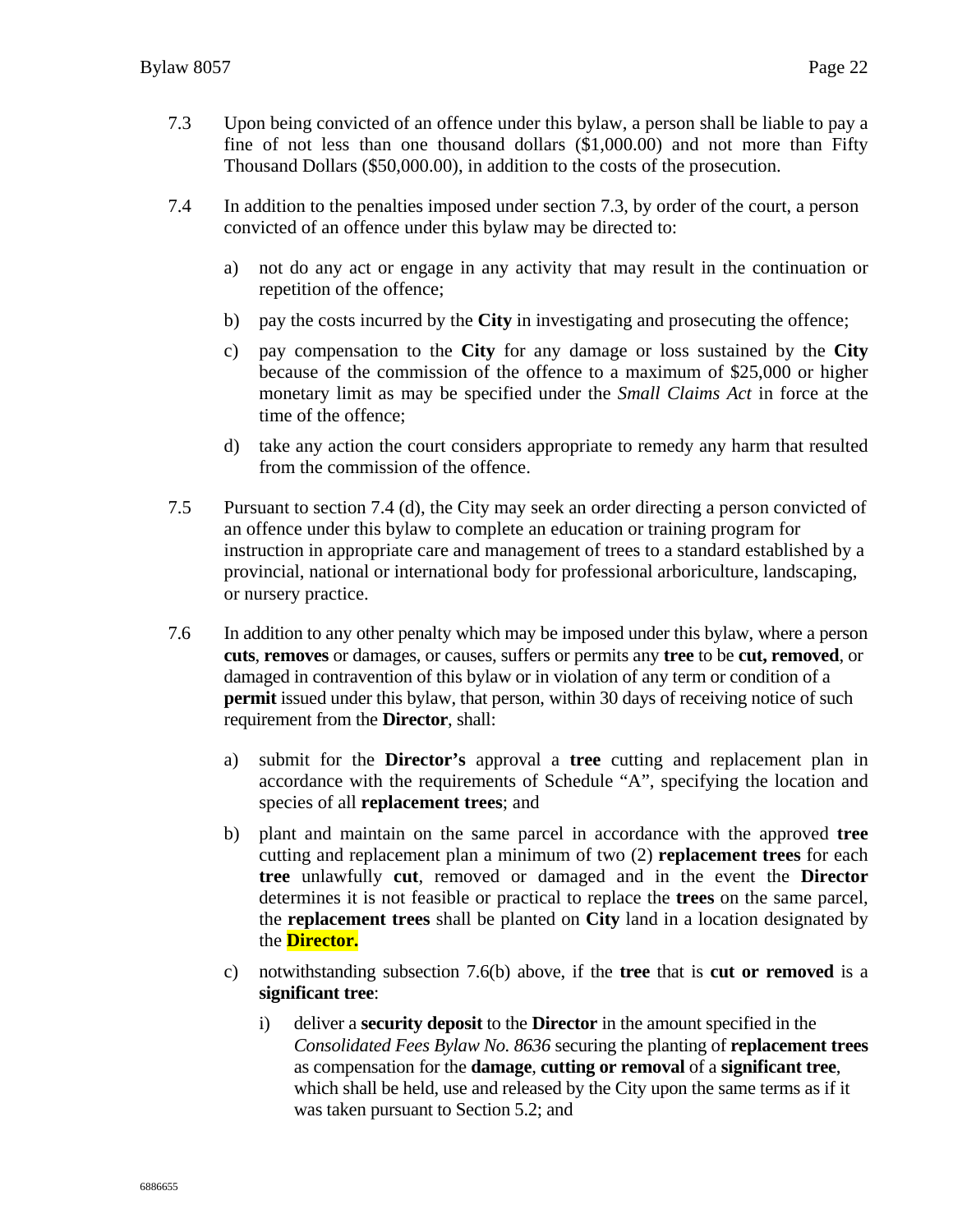- ii) plant and maintain on the same **parcel** in accordance with the approved **tree** cutting and replacement plan a minimum of three (3) **replacement trees** for each **significant tree** unlawfully **damaged**, **cut or removed** and in the event that the **Director** determines it is not feasible or practical to place any or all of the **replacement trees** on the same **parcel**, the **replacement trees** shall be planted on **City** land in a location designated by the **Director**.
- d) where the **tree damaged**, **cut or removed** is identified as a **retained tree**, then the **Director** may require the **owner** to plant the **replacement trees** at the exact location as the **retained tree** that has been **damaged**, **cut or removed** and may require that any **works** shall not be located within the **drip line** of the **replacement trees** at full growth.

### **PART EIGHT: PREVIOUS BYLAW REPEAL**

8.1 Bylaw No. 8014, adopted by Council on December 19, 2005, is hereby repealed.

### **PART NINE: SEVERABILITY AND CITATION**

- 9.1 If any section, subsection, sentence, clause or phrase of this bylaw is for any reason held to be invalid by the decision of any court of competent jurisdiction, such decision shall not affect the validity of the remaining portions of this bylaw.
- 9.2 This Bylaw is cited as "Tree Protection Bylaw No. 8057".

### **PART TEN: FEES BYLAW**

10.1 The Fees Consolidated Fees Bylaw No. 8636, as may be amended from time to time, applies to this bylaw.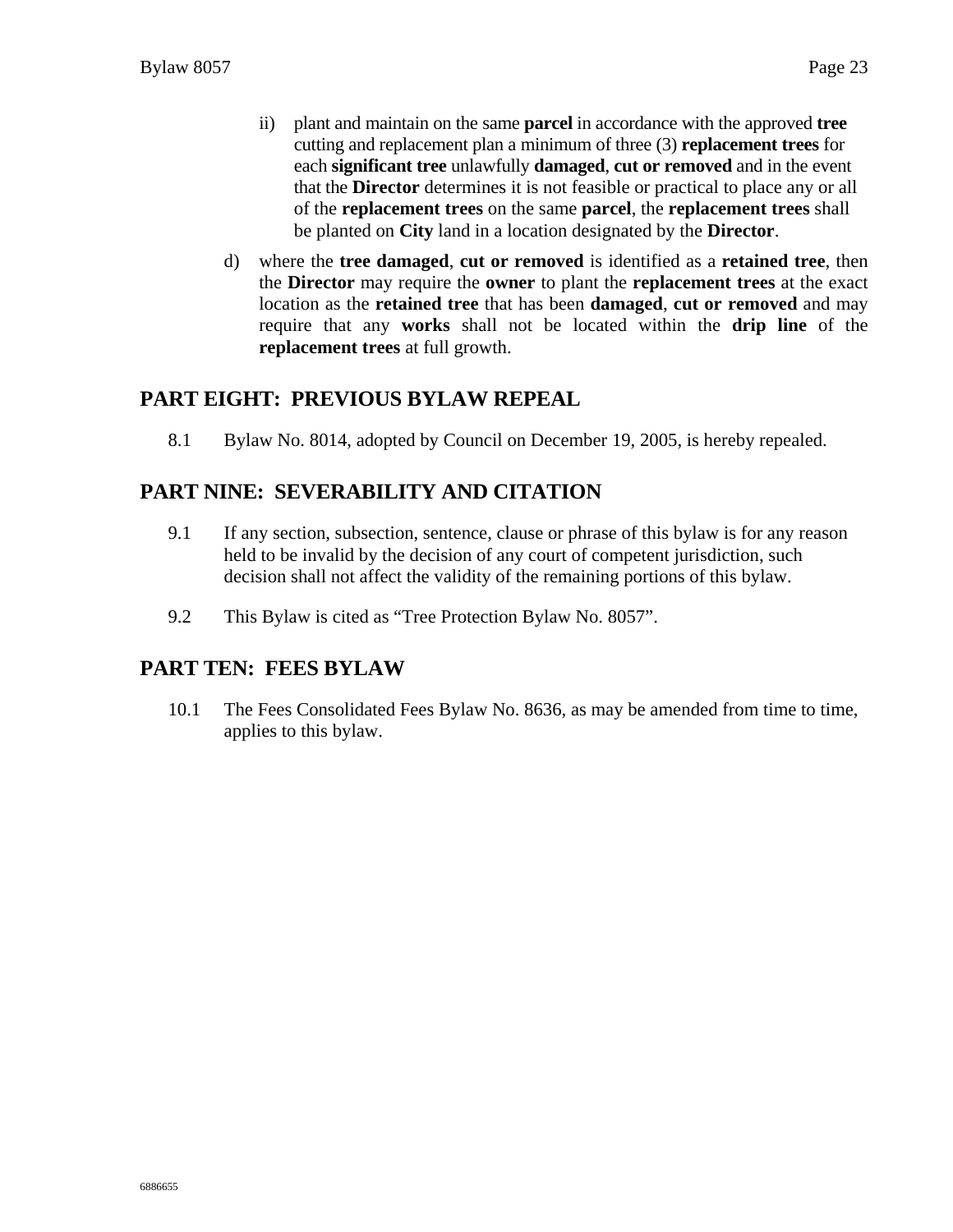#### **SCHEDULE A to BYLAW NO. 8057 REPLACEMENT TREE REQUIREMENTS**

Where **replacement trees** are required to be provided pursuant to this bylaw, such **replacement trees** shall be provided and planted as follows:

- 1) Subject to Sections 3, 5 and 6 below, for **tree cutting or removals** not related to rezoning, development permit, subdivision, or **works** on **parcels** containing a one-family dwelling, such **replacement trees** shall be provided at a ratio of 1:1 and planted as follows:
	- a) deciduous **replacement trees** shall be a minimum of 6 cm caliper\* or a minimum 3.5 m in height, and
	- b) coniferous **replacement trees** shall be a minimum of 3.5 m in height.
- 2) Subject to Sections 3, 5 and 6 below, for **tree cutting or removals** on all **parcels** other than those described in Section 1 above for **permits** related to rezoning, development permit, subdivision, or **works**, such **replacement trees** shall be provided at a ratio of 2:1 and planted as follows:
	- a) every **deciduous replacement tree** shall be a minimum of 8 cm **caliper** or a minimum of 4 m in height, and
	- b) every **coniferous replacement tree** shall be a minimum of 4 m in height.
- 3) Subject to Sections 4 and 5 below and notwithstanding Sections 1 and 2 above, on all **parcels**  where the **permit** relates to the **cutting or removal** of a **significant tree**, the **replacement trees** shall be provided at a ratio of 3:1 and planted in compliance with the type and size requirements in Section 1 or 2 above, as applicable.
- 4) On all **parcels** where **replacement trees** are to be provided as compensation for a **significant tree** that is **damaged**, **cut or removed** other than pursuant to a **permit** issued under this bylaw, the **replacement trees** shall be provided at a ratio of 3:1 and planted as follows:
	- a) one **replacement tree** for each such **significant tree** shall be:
		- i) if a **deciduous replacement tree**, a minimum of 24 cm **caliper** or a minimum of 8 m in height, and
		- ii) if a **coniferous replacement tree,** a minimum of 8 m in height; and
	- b) every other **replacement tree** shall be planted in compliance with the type and size requirements in Section 1 or 2 above, as applicable.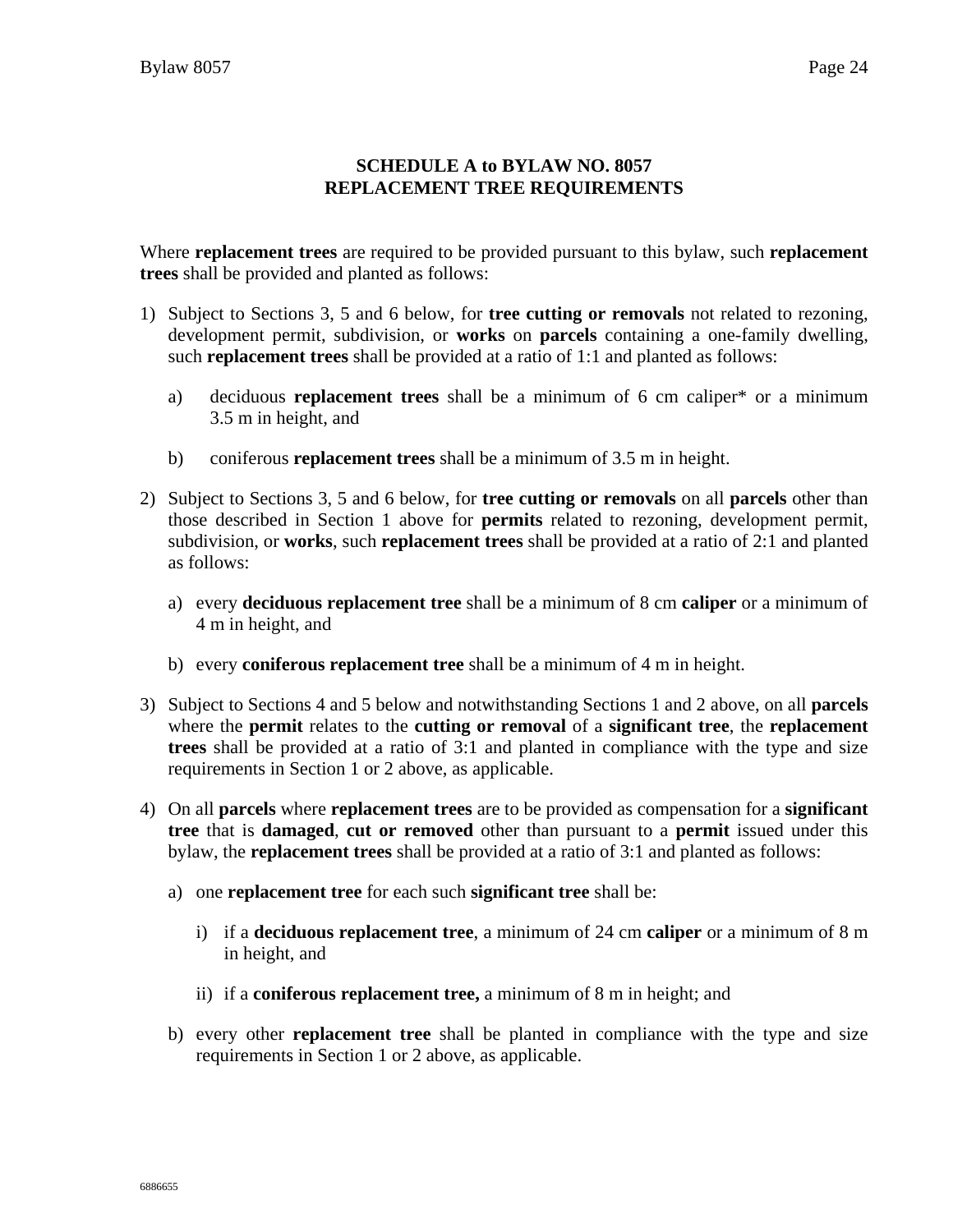- 5) Every **replacement tree** shall be spaced from existing **trees** and other **replacement trees** in accordance with an approved tree management plan or landscape plan and in all cases shall be planted in accordance with the current BCSLA (British Columbia Society of landscape architects) or BCLNA (British Columbia Landscape & Nursery Association) Landscape Standards, and all **replacement trees** shall meet current BCSLA or BCLNA standards.
- 6) Notwithstanding the foregoing, the **Director** may, at their discretion, require larger **replacement trees** than those set out in Sections 1, 2, 3 and 4 above in this Schedule.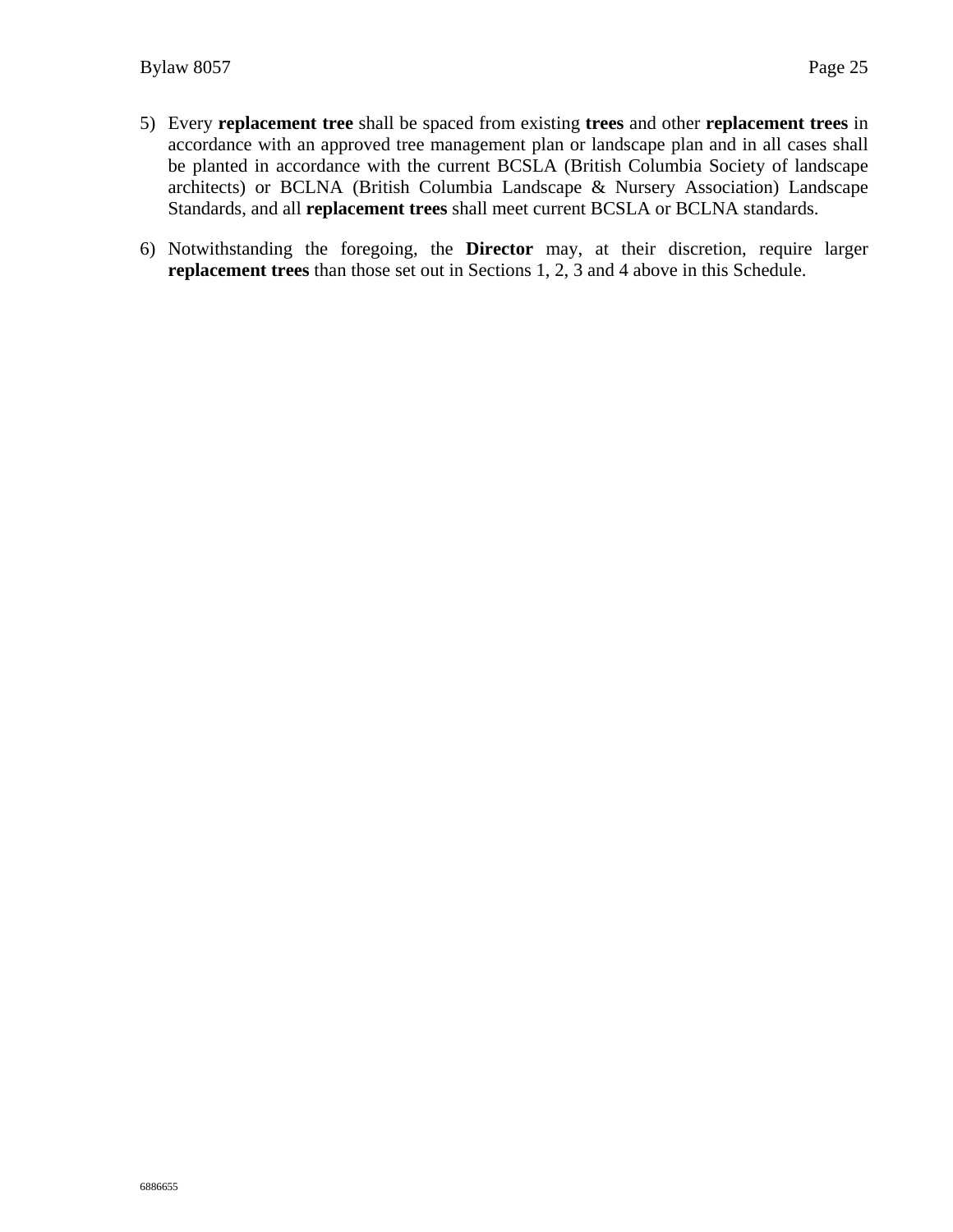### **SCHEDULE B to BYLAW NO. 8057**

Those areas outlined in bold on the plan shown below are designated as **tree retention area**s under this bylaw.

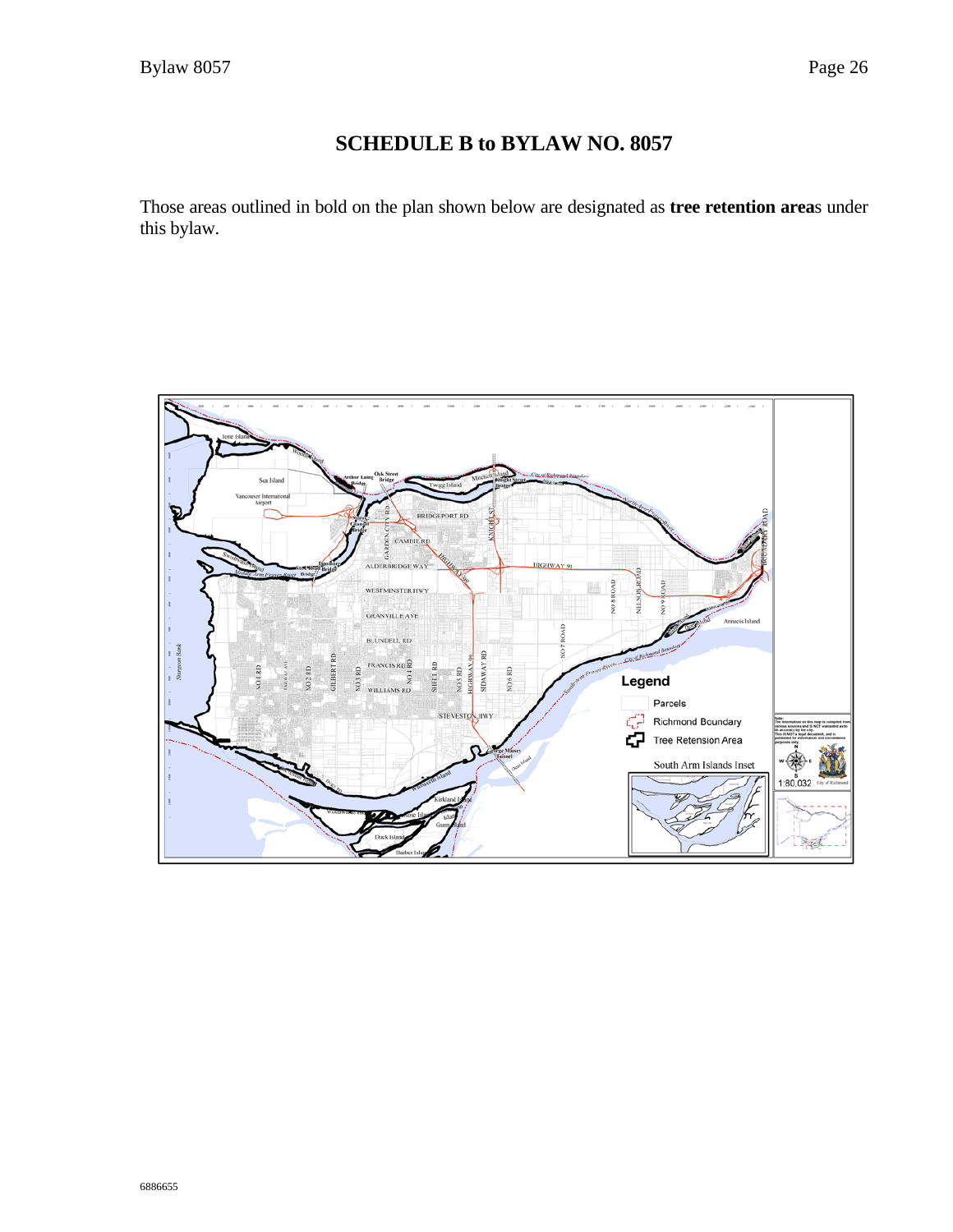### **SCHEDULE C to BYLAW NO. 8057**

## **NOTICE OF NON-COMPLIANCE and STOP WORK ORDER**

**YOU ARE HEREBY NOTIFIED** that the City of Richmond considers activity on this property to be in breach of its *Tree Protection Bylaw Number 8057*,

**AND ALL PERSONS SHALL IMMEDIATELY CEASE** the following activity on this property:

\_\_\_\_\_\_\_\_\_\_\_\_\_\_\_\_\_\_\_\_\_\_\_\_\_\_\_\_\_\_\_\_\_\_\_\_\_\_\_\_\_\_\_\_\_\_\_\_\_\_\_\_\_\_\_\_\_\_\_\_\_\_\_\_\_\_\_\_\_\_\_\_\_\_\_\_\_\_ \_\_\_\_\_\_\_\_\_\_\_\_\_\_\_\_\_\_\_\_\_\_\_\_\_\_\_\_\_\_\_\_\_\_\_\_\_\_\_\_\_\_\_\_\_\_\_\_\_\_\_\_\_\_\_\_\_\_\_\_\_\_\_\_\_\_\_\_\_\_\_\_\_\_\_\_\_\_ \_\_\_\_\_\_\_\_\_\_\_\_\_\_\_\_\_\_\_\_\_\_\_\_\_\_\_\_\_\_\_\_\_\_\_\_\_\_\_\_\_\_\_\_\_\_\_\_\_\_\_\_\_\_\_\_\_\_\_\_\_\_\_\_\_\_\_\_\_\_\_\_\_\_\_\_\_\_ \_\_\_\_\_\_\_\_\_\_\_\_\_\_\_\_\_\_\_\_\_\_\_\_\_\_\_\_\_\_\_\_\_\_\_\_\_\_\_\_\_\_\_\_\_\_\_\_\_\_\_\_\_\_\_\_\_\_\_\_\_\_\_\_\_\_\_\_\_\_\_\_\_\_\_\_\_\_

\_\_\_\_\_\_\_\_\_\_\_\_\_\_\_\_\_\_\_\_\_\_\_\_\_\_\_\_\_\_\_\_\_\_\_\_\_\_\_\_\_\_\_\_\_\_\_\_

EVERY PERSON WHO FAILS TO COMPLY WITH THIS ORDER MAY, UPON CONVICTION FOR AN OFFENCE AGAINST THE SAID BYLAW, BE LIABLE TO A PENALTY AS STIPULATED IN THE BYLAW.

Persons affected by this Order may seek further information at the Building Approvals Department, Richmond City Hall, 6911 No. 3 Road, Richmond, British Columbia V6Y 2C1.

\_\_\_\_\_\_\_\_\_\_\_\_\_\_\_\_\_\_\_\_\_\_\_\_\_\_\_\_\_\_\_\_\_\_\_\_\_\_\_\_\_\_\_\_\_\_\_\_\_\_\_\_\_\_\_\_\_\_\_\_\_\_\_\_\_\_\_\_\_\_\_\_

ADDRESS of PROPERTY

\_\_\_\_\_\_\_\_\_\_\_\_\_\_\_\_\_\_\_\_\_\_\_\_\_\_\_\_\_\_\_\_\_\_\_\_\_\_\_\_\_\_\_\_\_\_\_\_\_\_\_\_\_\_\_\_\_\_\_\_\_\_\_\_\_\_\_\_\_\_\_\_ DATE DIRECTOR

### NO PERSON MAY REMOVE REVERSE, ALTER, DEFACE, COVER, REMOVE OR IN ANY WAY TAMPER WITH THIS NOTICE WITHOUT AUTHORIZATION BY THE CITY OF RICHMOND.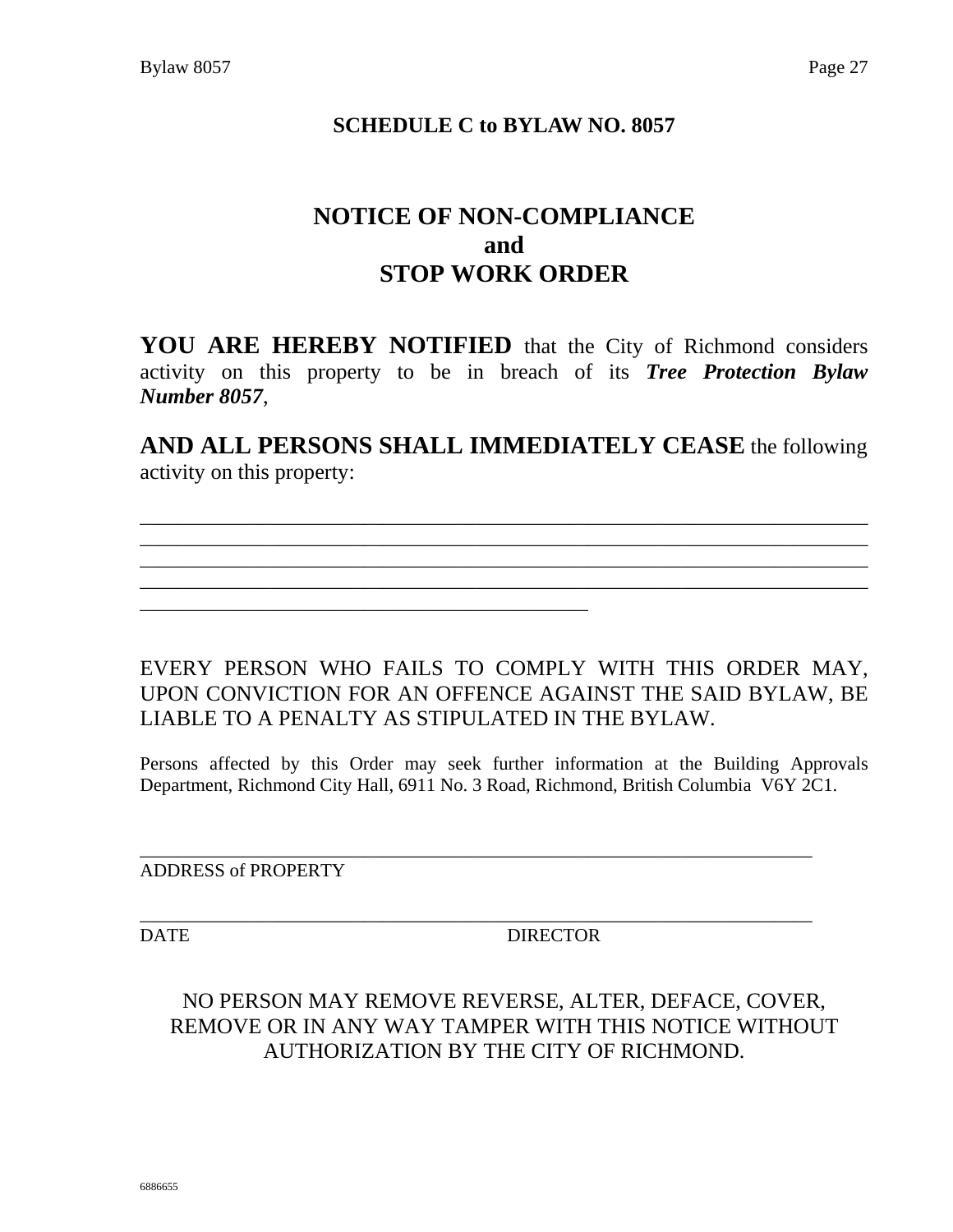#### **SCHEDULE D to BYLAW NO. 8057**

### **ORDER TO REMOVE**

*ADDRESS OF PROPERTY DATE*

*NAME OF OWNER(S)*

**YOU ARE HEREBY NOTIFIED** that the City of Richmond considers the tree described below as a hazardous or standing dead tree:

Hazardous or Standing Dead Tree:

AND pursuant to *Tree Protection Bylaw Number 8057*, **YOU ARE HEREBY ORDERED** to:

1) Apply to the City for a permit to remove the tree; and

2) After receiving the required permit, to remove the hazardous or dead standing tree.

BEFORE 3.20 and 3.20 and 3.20 and 3.20 and 3.20 and 3.20 and 3.20 and 3.20 and 3.20 and 3.20 and 3.20 and 3.20 and 3.20 and 3.20 and 3.20 and 3.20 and 3.20 and 3.20 and 3.20 and 3.20 and 3.20 and 3.20 and 3.20 and 3.20 and

#### **EVERY PERSON WHO FAILS TO COMPLY WITH THIS ORDER TO REMOVE MAY, UPON CONVICTION FOR AN OFFENCE AGAINST THE SAID BYLAW, BE LIABLE TO A PENALTY AS STIPULATED IN THE BYLAW.**

\_\_\_\_\_\_\_\_\_\_\_\_\_\_\_\_\_\_\_\_\_\_\_\_\_\_\_\_\_\_\_\_\_\_\_\_\_\_\_\_\_\_\_\_\_\_\_\_\_\_\_\_\_\_\_\_\_\_\_\_\_\_\_ *DIRECTOR*

Persons affected by this Order to Remove may seek further information at the Building Approvals Department, Richmond City Hall, 6911 No. 3 Road, Richmond, British Columbia V6Y 2C1.

*NO PERSON MAY REMOVE REVERSE, ALTER, DEFACE, COVER, REMOVE OR IN ANY WAY TAMPER WITH THIS ORDER WITHOUT AUTHORIZATION BY THE CITY OF RICHMOND.*